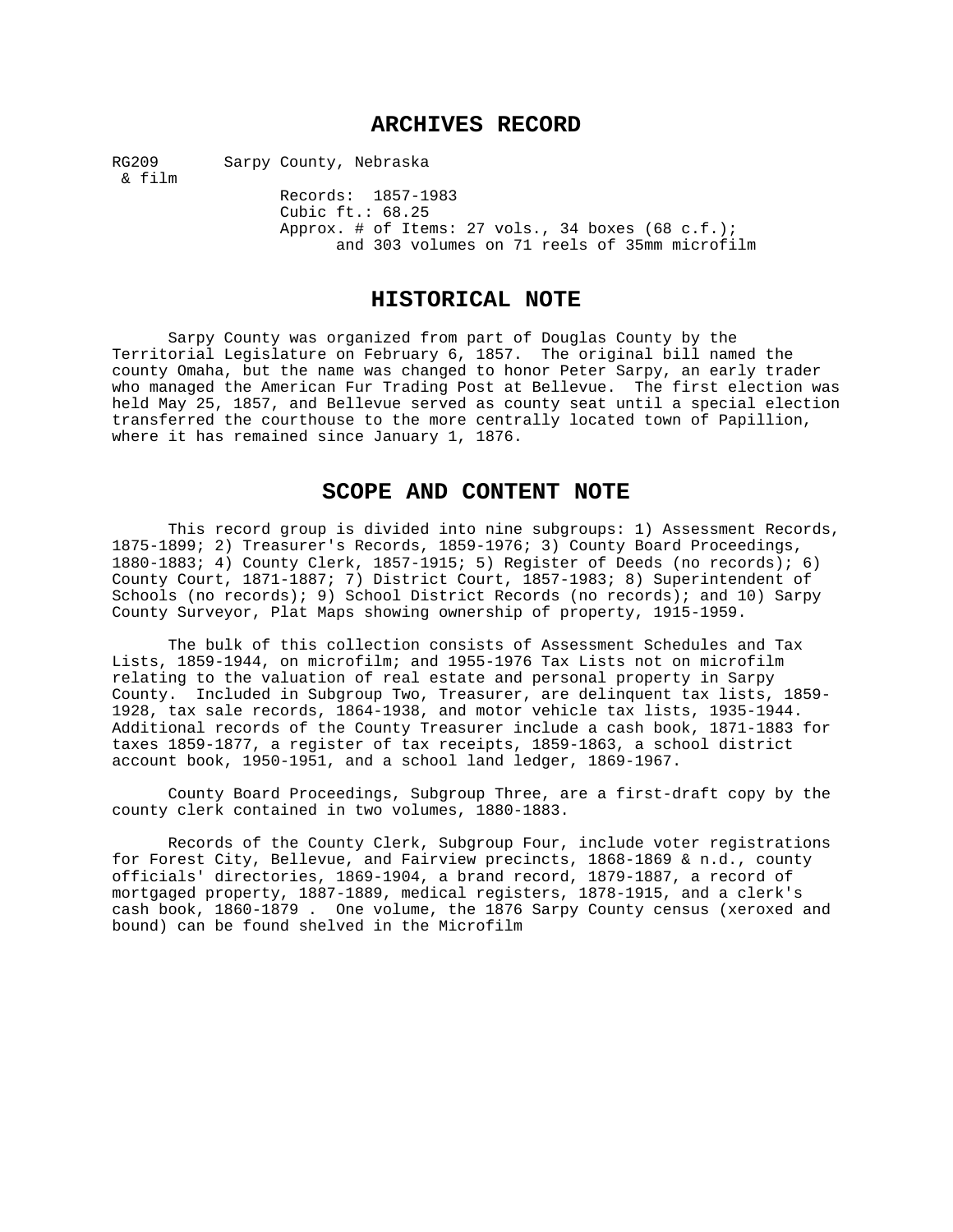ADDED ENTRIES:

#### CENSUS

COUNTY GOVERNMENT--RECORDS AND CORRESPONDENCE DENTISTS--LICENSES--NEBRASKA--SARPY COUNTY DISTRICT COURTS--NEBRASKA--SARPY COUNTY JUSTICES OF THE PEACE--NEBRASKA--SARPY COUNTY LAND TITLES--NEBRASKA--SARPY COUNTY LIVESTOCK BRANDS--NEBRASKA--SARPY COUNTY MARRIAGES--NEBRASKA--SARPY COUNTY MOTOR VEHICLES--VALUATION--NEBRASKA--SARPY COUNTY NATURALIZATIONS--NEBRASKA--SARPY COUNTY PERSONAL PROPERTY--NEBRASKA--SARPY COUNTY PHYSICIANS--LICENSES--NEBRASKA--SARPY COUNTY REAL PROPERTY--VALUATION--NEBRASKA--SARPY COUNTY SARPY COUNTY (NEB.)--CENSUS SCHOOL CENSUS--NEBRASKA--SARPY COUNTY (1892) SCHOOL LAND--NEBRASKA--SARPY COUNTY TAXATION--NEBRASKA--SARPY CONTY TAXATION OF PERSONAL PROPERTY--NEBRASKA-- SARPY COUNTY VOTER REGISTRATION--NEBRASKA--SARPY COUNTY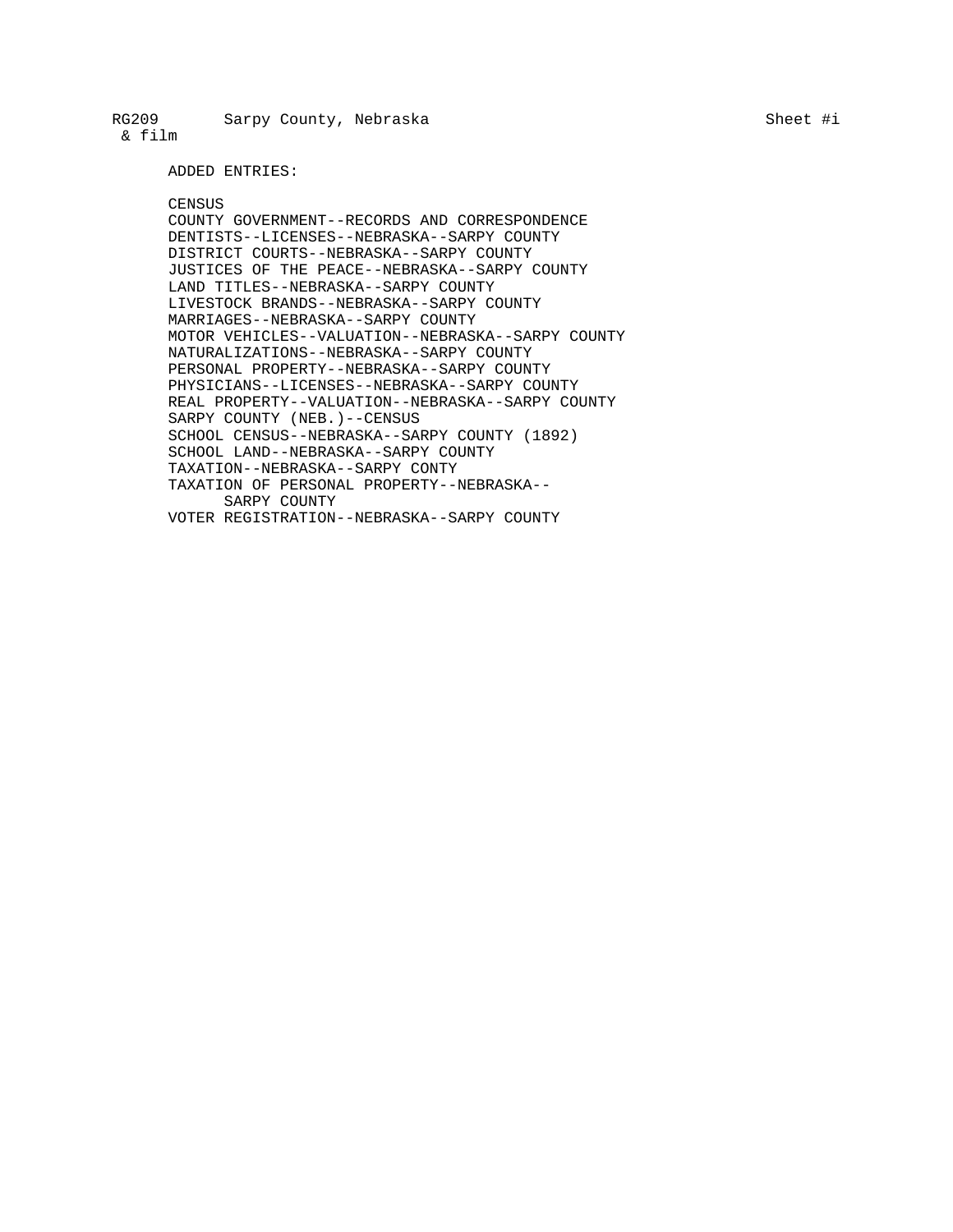Reference Room. The Marriage Records, 1857-1913, Series One of this subgroup can be found on two reels of microfilm in the James C. Olson Reference Room. The original volumes and Marriage Licenses, 1870-1985, were transferred to the Sarpy County Historical Society in December of 1986. Their address is 2402 Clay Street, Bellevue, NE 68005.

Subgroup Six, County Court, contains two Justice Dockets of Sarpy County, 1871-1885, in Series One.

Records of the District Court, Subgroup Eight, is divided into eleven series: 1) Naturalization Records, 1857-1929; 2) General Index (no records); 3) Appearance Dockets (no records); 4) Complete Record, 1866-1893; 5) Daily Journal (no records); 6) Judgement and Execution Dockets (no records); 7) Case Files (no records); 8) Bills of Exception and Depositions, 1949-1983; 9) State Tax Suit (no records); 10) Mental Health Records, 1897-1950; and 11) Miscellaneous Records, 1890-1934.

Series one consists of Naturalization records on microfilm, 1857-1929. These volumes were microfilmed by the Genealogical Society of Utah at the Nebraska State Historical Society in December of 1995. Original records are available at the Sarpy County Historical Society for review if necessary.

Series Four includes one volume believed to be a part of the territorial Supreme Court system (RG058 Territorial Courts). It covers cases from 1866- 1893.

Bills of Exception and Depositions are included in Series Eight. Just recently accessioned these sixty-two bank boxes have not as yet been inventoried and no listing is available.

The Mental Health Records of Series Ten are restricted from the public per section 71-2047/2048; 79-004, and 81-1068 of Nebr. Revised Statutes.

Miscellaneous records of Series Eleven include annual reports, court order and miscellaneous filings, 1890-1934 in one box.

The records of the District Court were accessioned in 1995.

No records have as yet been accessioned for the other subgroups (1996).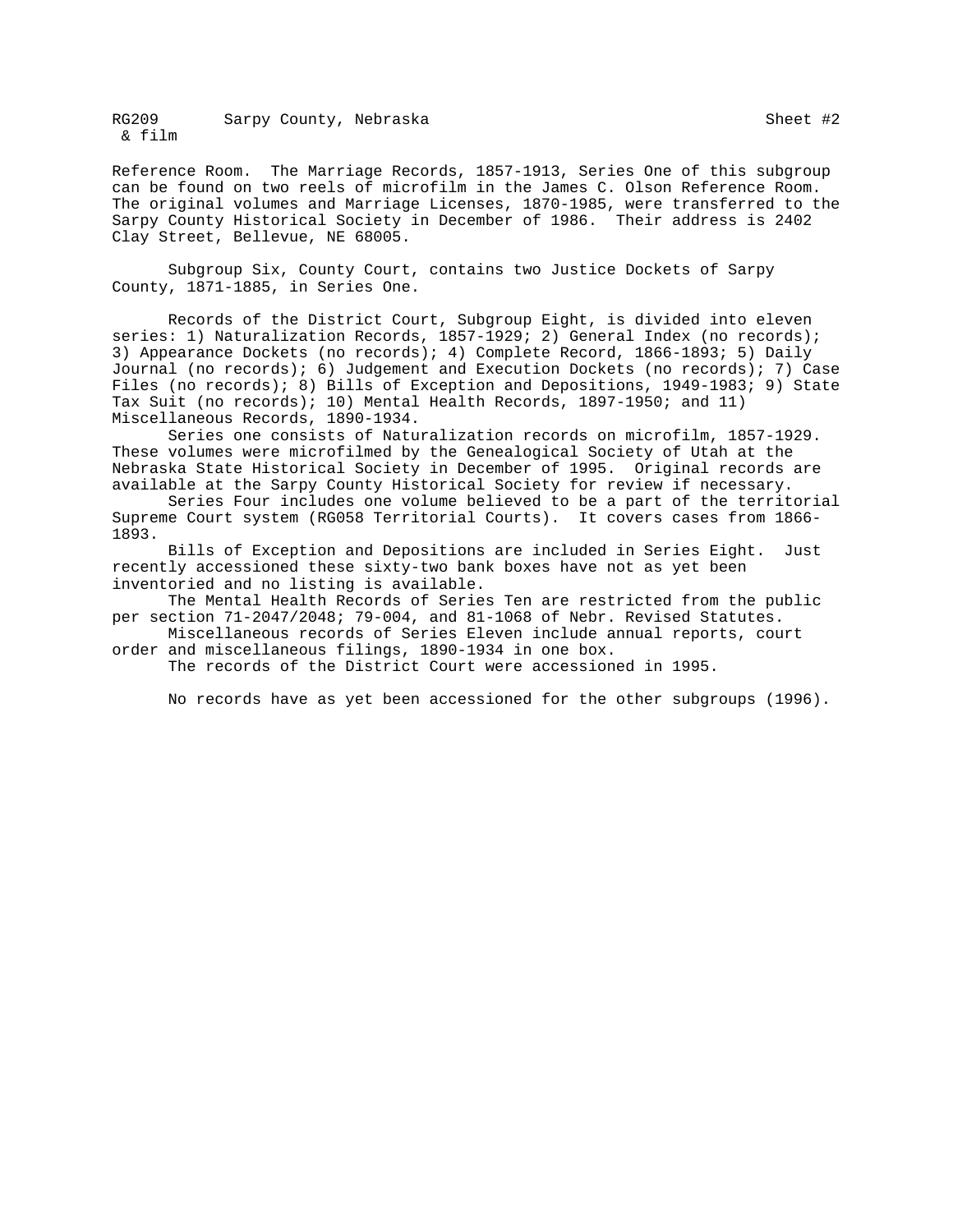# **DESCRIPTION**

| film         |            |                           |                                                                                    |
|--------------|------------|---------------------------|------------------------------------------------------------------------------------|
| SUBGROUP ONE |            |                           | ASSESSMENT RECORDS, 1875-1899                                                      |
|              | $V. 1-5$   | 1875                      | Fairview, Forest City, LaPlatte,<br>Platford, and Richland precincts               |
|              | $V. 6-10$  | 1876                      | Fairview, LaPlatte, Papillion,<br>Platford, and Richland precincts                 |
| film         |            |                           |                                                                                    |
| SUBGROUP ONE |            | ASSESSMENT RECORDS (cont) |                                                                                    |
|              | $V. 11-16$ | 1877                      | Fairview, Forest City, LaPlatte,<br>Papillion, Platford and Richland pcts.         |
|              | $V. 17-22$ | 1878                      | Bellevue, Fairview, Forest City,<br>Papillion, Platford, and Richland pcts         |
|              | $V. 23-26$ | 1879                      | Bellevue, Fairview, Forest City,<br>and Richland precincts                         |
|              | $V. 27-32$ | 1880                      | Bellevue, Fairview, Forest City,<br>LaPlatte, Papillion, & Richland pcts           |
|              | V. 33 1881 | Richland precinct         |                                                                                    |
|              | $V. 34-37$ | 1882                      | Bellevue, Fairview, Papillion,<br>and Platford precincts                           |
|              | $V. 38-42$ | 1883                      | Fairview, Forest City, LaPlatte,<br>Papillion, and Springfield precincts           |
|              | $V. 43-47$ | 1884                      | Bellevue, Papillion precinct & village,<br>Platford precinct, Springfield Village  |
|              | $V. 48-53$ | 1885                      | Bellevue precinct & village, and Fairview,<br>Papillion, and Springfield precincts |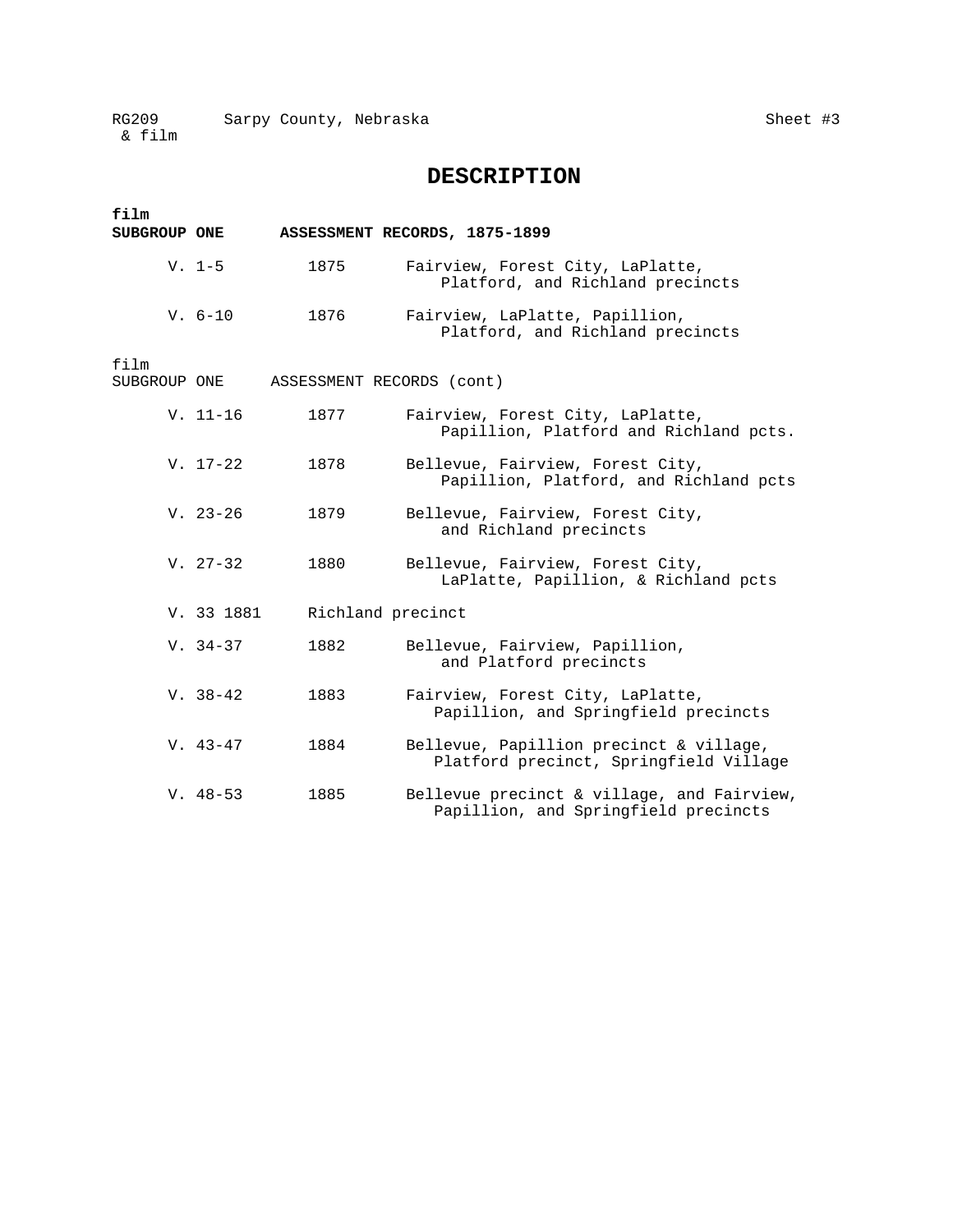# **film**

| SUBGROUP ONE           | ASSESSOR (cont)                 |                                                                                                                                                                                                             |
|------------------------|---------------------------------|-------------------------------------------------------------------------------------------------------------------------------------------------------------------------------------------------------------|
| $V. 54-63$             | 1886                            | Bellevue pct and village, Fairview pct.,<br>Forest City pct, LaPlatte pct,<br>Papillion precinct & village, Platford<br>precinct, and Springfield pct & village.                                            |
| $V. 64-72$             | 1887                            | Bellevue, Fairview, Forest City, LaPlatte<br>precincts, Papillion pct & village,<br>Platford, Richland, and Springfield pcts.                                                                               |
| $V.73-78$              | 1888                            | Bellevue pct & village, Papillion,<br>Platford, and Springfield precinct and<br>Springfield village.                                                                                                        |
| $V.79-80$              | 1889                            | Bellevue and Papillion villages                                                                                                                                                                             |
| $V. 81-89$             | 1894                            | Bellevue Village, Forest City pct.,<br>Gretna Village, LaPlatte, Papillion,<br>Platford, and Richland precincts,<br>Springfield pct & village.                                                              |
| $V. 90 - 95$           | 1895                            | Fairview, Forest City precincts,<br>Gretna village, LaPlatte and Platford                                                                                                                                   |
|                        | precincts, Springfield village. |                                                                                                                                                                                                             |
| $V. 96-106$            | 1899                            | Bellevue precinct (2 vols);<br>Bellevue Village; Fairview and<br>Forest City precincts; Gretna Village;<br>LaPlatte precinct; Papillion pct &<br>Village; Platford, Richland, and<br>Springfield precincts. |
| NSHS HAS ON MICROFILM: |                                 |                                                                                                                                                                                                             |
| film<br>SUBGROUP ONE   |                                 | ASSESSMENT RECORDS - MICROFILM RECORD<br>MP3866                                                                                                                                                             |

| Reel 1<br>636 shots | Assessment Books, Personal Property, Vol. #1<br>Fairview Precinct (1875) |
|---------------------|--------------------------------------------------------------------------|
| 1372 pgs.           | thru                                                                     |
| #21,288             | Assessment Books, Real Property, Vol. #21<br>Platford Precinct (1878)    |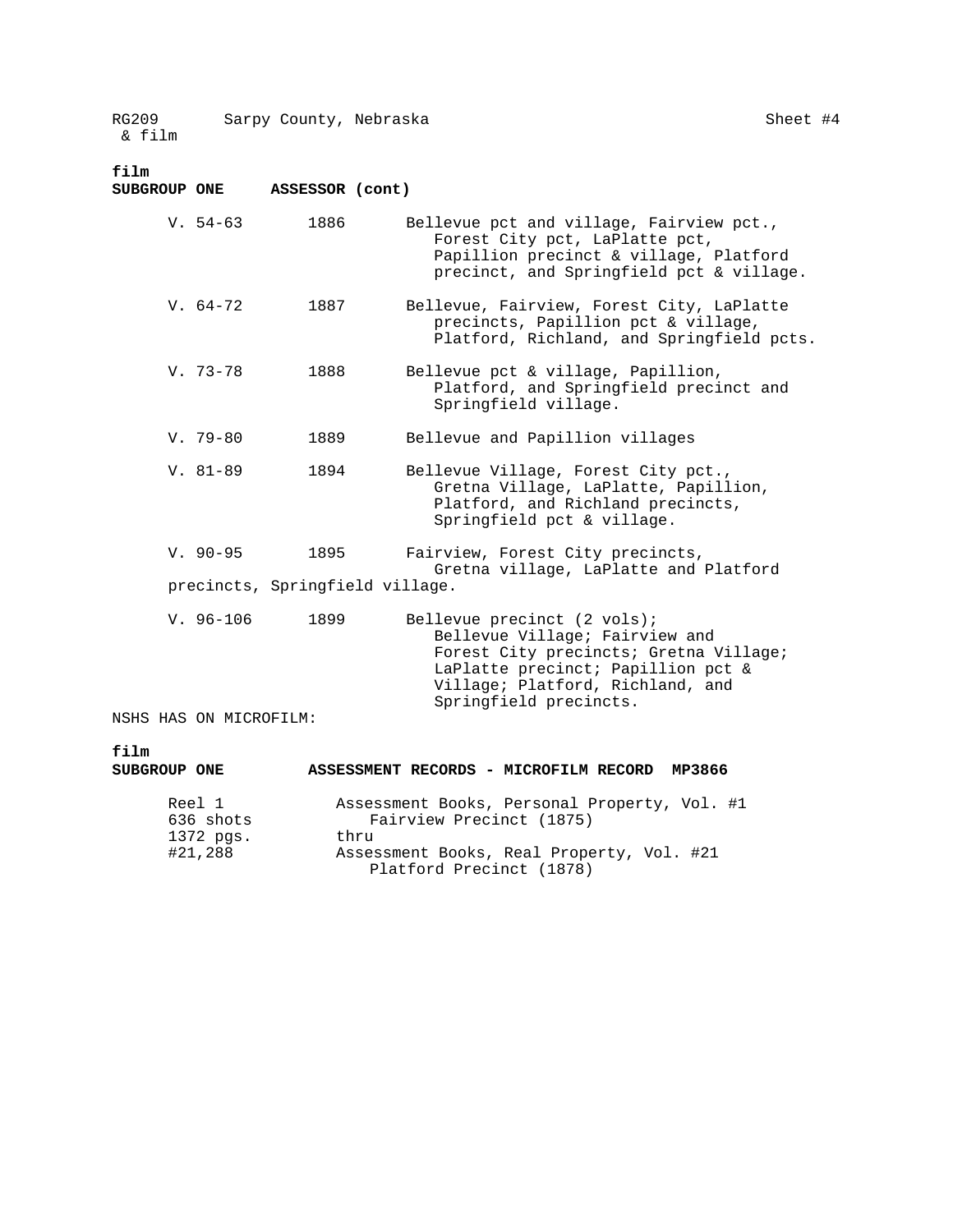| Sheet | #5 |
|-------|----|
|-------|----|

**film** 

| SUBGROUP ONE                                | ASSESSMENT RECORDS - MICROFILM RECORD                                                                                                                       | MP3866 |
|---------------------------------------------|-------------------------------------------------------------------------------------------------------------------------------------------------------------|--------|
| Reel 2<br>824 shots<br>1648 pgs.<br>#21,287 | Assessment Books, Personal Property, Vol. #22<br>Richland Precinct (1878)<br>thru<br>Assessment Books, Real Property, Vol. #35<br>Papillion Precinct (1882) |        |
|                                             |                                                                                                                                                             |        |
| Reel 3<br>820 shots<br>1640 pgs.            | Assessment Books, Personal Property, Vol. #36<br>Platford Precinct (1882)<br>thru                                                                           |        |
| #21,291                                     | Assessment Books, Personal Property, Vol. #50<br>Papillion Precinct (1885)                                                                                  |        |
| Reel 4<br>763 shots<br>1526 pgs.            | Assessment Books, Real Property, Vol. #50 cont.<br>Papillion Precinct (1885)<br>thru                                                                        |        |
| #21,292                                     | Assessment Books, Real Property, Vol. #64<br>Fairview Precinct (1887)                                                                                       |        |
| Reel 5<br>777 shots<br>1554 pgs.            | Assessment Books, Personal Property, Vol. #65<br>Forest City Precinct (1887)<br>thru                                                                        |        |
| #21,293                                     | Assessment Books, Personal Property, Vol. #77<br>Springfield Village "M" (1888)                                                                             |        |
| Reel 6<br>856 shots<br>1712 pp.             | Assessment Books, Personal Property, Vol. #77<br>Springfield Village 1888 (cont) "N"<br>thru                                                                |        |
| #21,294                                     | Assessment Books, Personal Property, Vol. #90<br>Forest City "I" & "J" (1895)                                                                               |        |
| Reel 7<br>$1010$ shots<br>2020 pgs.         | Assessment Books, Personal Property, Vol. #90<br>Forest City (1885) cont. "K-L"<br>thru                                                                     |        |
| #21,295                                     | Assessment Books, Personal Property, Vol. #106<br>Personal Property Recap, Sarpy County, 1899                                                               |        |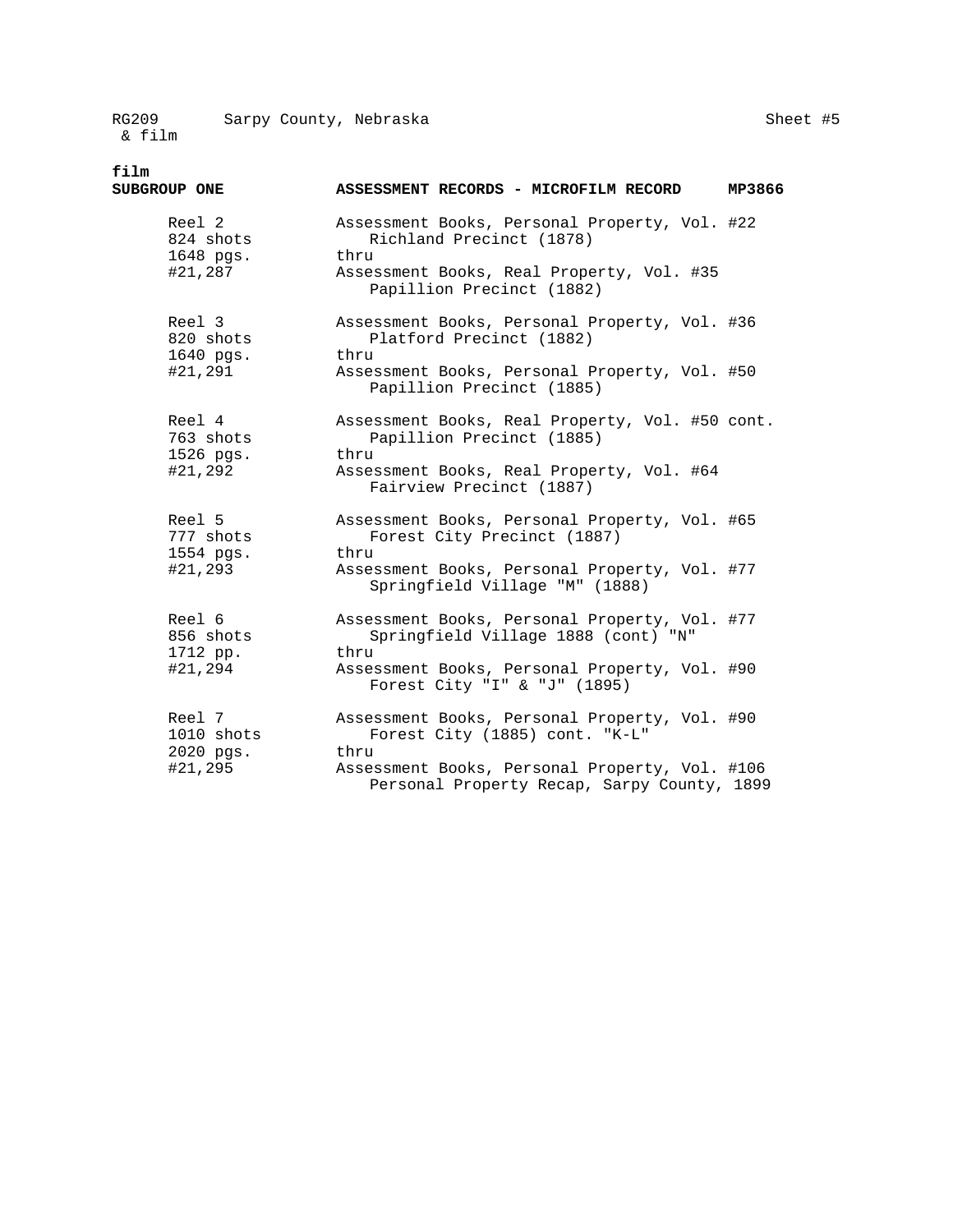# **SUBGROUP TWO TREASURER'S RECORDS, 1859-1976**

**film** 

**SERIES ONE TAX LISTS, 1859-1944** 

| V. 1       | 1859 | Personal & Real Estate              |
|------------|------|-------------------------------------|
| V.2        | 1860 | Personal & Real Estate              |
| V. 3       | 1861 | Personal & Real Estate              |
| V. 4       | 1862 | Personal & Real Estate              |
| V.5        | 1863 | Personal & Real Estate              |
| V. 6       | 1864 | Personal & Real Estate              |
| V. 7       | 1865 | Personal & Real Estate              |
| V. 8       | 1866 | Personal & Real Estate              |
| V.9        | 1867 | Personal & Real Estate              |
| V. 10      | 1868 | Personal & Real Estate              |
| V. 11      | 1869 | Personal & Real Estate              |
| V. 12      | 1870 | Personal & Real Estate              |
| V. 13      | 1871 | Personal & Real Estate              |
| V. 14      | 1872 | Personal & Real Estate              |
| V. 15      | 1873 | Personal & Real Estate              |
| V. 16      | 1874 | Personal & Real Estate              |
| V. 17      | 1875 | Personal & Real Estate              |
| V. 18      | 1876 | Personal & Real Estate              |
| V. 19      | 1877 | Personal & Real Estate              |
| V. 20      | 1878 | Personal & Real Estate              |
| V. 21      | 1879 | Personal & Real Estate              |
| V. 22      | 1880 | Personal & Real Estate              |
| V. 23      | 1881 | Personal & Real Estate              |
| V. 24      | 1882 | Personal & Real Estate              |
| V. 25      | 1883 | Personal & Real Estate              |
| V. 26      | 1884 | Personal & Real Estate              |
| V. 27      | 1885 | Personal & Real Estate              |
| V. 28      | 1886 | Personal & Real Estate              |
| V. 29      | 1887 | Personal & Real Estate              |
| $V. 30-31$ | 1888 | Personal & Real Estate              |
| $V. 32-33$ | 1889 | Real Estate, Personal & Real Estate |
| $V. 34-35$ | 1890 | Real Estate, Personal & Real Estate |
| $V. 36-37$ | 1891 | Real Estate, Personal & Real Estate |
| $V. 38-39$ | 1892 | Real Estate, Personal & Real Estate |
| $V. 40-41$ | 1893 | Real Estate, Personal & Real Estate |
| $V. 42-43$ | 1894 | Real Estate, Personal & Real Estate |
| $V. 44-45$ | 1895 | Real Estate, Personal & Real Estate |
| $V. 46-47$ | 1896 | Real Estate, Personal & Real Estate |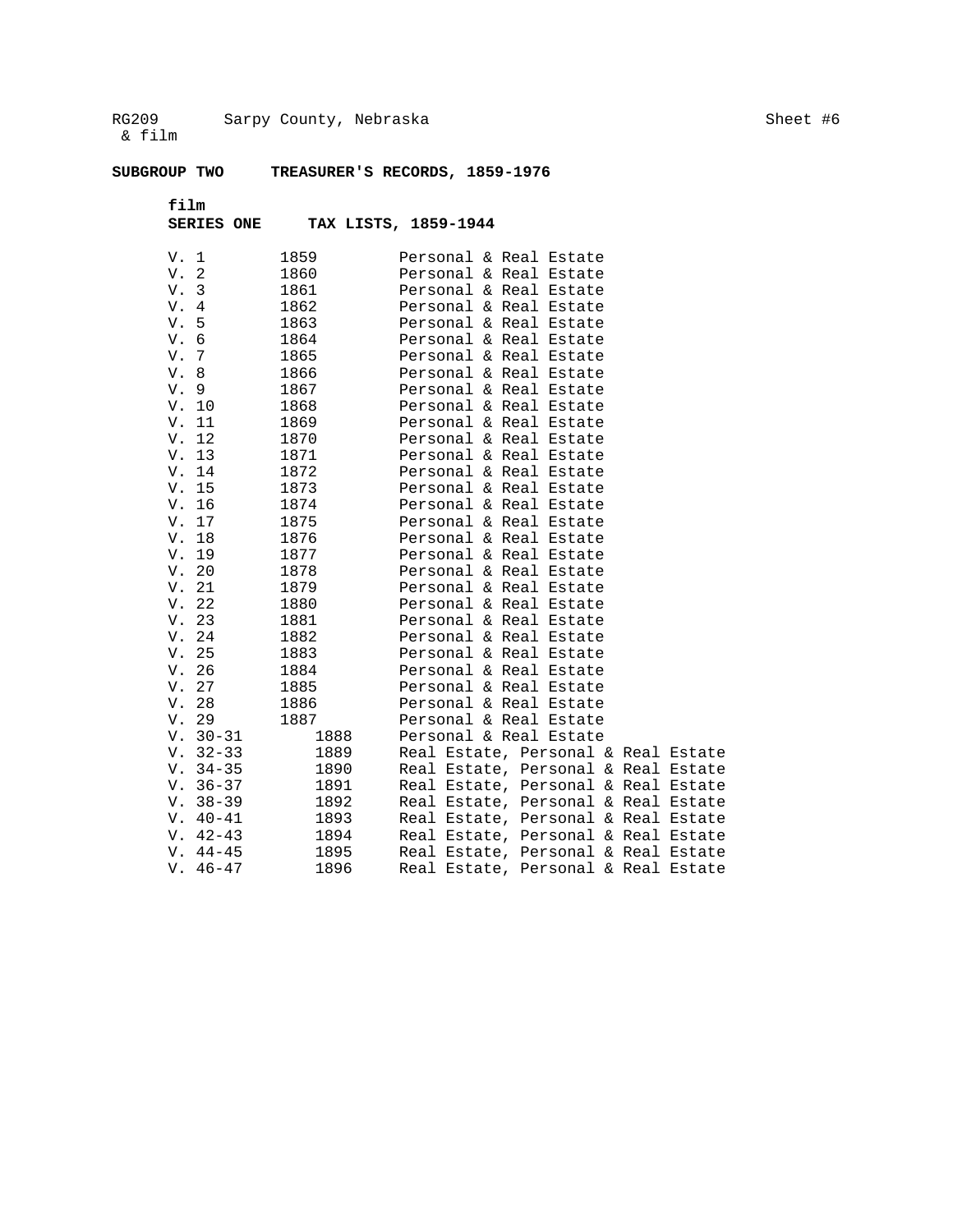**film** 

**SUBGROUP TWO TREASURER (cont)** 

 **film** 

| <b>SERIES ONE</b> |  |  |  | TAX LISTS (cont) |
|-------------------|--|--|--|------------------|
|-------------------|--|--|--|------------------|

| $V. 48-49$      | 1897             | Real Estate, Personal & Real Estate |
|-----------------|------------------|-------------------------------------|
| $V. 50-51$      | 1898             | Real Estate, Personal & Real Estate |
| $V. 52-53$      | 1899             | Real Estate, Personal & Real Estate |
| $V. 54-55$      | 1900             | Real Estate, Personal & Real Estate |
| $V. 56-57$      | 1901             | Real Estate, Personal & Real Estate |
| $V. 58-59$      | 1902             | Real Estate, Personal & Real Estate |
| $V. 60-61$      | 1903             | Real Estate, Personal & Real Estate |
| $V. 62-63$      | 1904             | Real Estate, Personal & Real Estate |
| V. 64–65        | 1905             | Real Estate, Personal & Real Estate |
| $V. 66-67$      | 1906             | Real Estate, Personal & Real Estate |
| $V. 68-69$      | 1907             | Personal & Lands, Lots              |
| $V. 70-71$      | 1908             | Personal & Lands, Lots              |
| V. 72-73        | 1909 - 190       | Personal & Lands, Lots              |
| V. 74-76        | 1910             | Personal, Lots, Lands               |
| V. 77-79        | 1911             | Personal, Lots, Lands               |
| $V. 80-82$      | 1912             | Personal, Lots, Lands               |
| V. 83-85        | 1913             | Personal, Lots, Lands               |
| V. 86-88        | 1914             | Personal, Lots, Lands               |
| V. 89-91 1915   |                  | Personal, Lots, Lands               |
| V. 92-94 1916   |                  | Personal, Lots, Lands               |
| V. 95-97 1917   |                  | Personal, Lots, Lands               |
| V. 98-100 1918  |                  | Personal, Lots, Lands               |
| V. 101-103 1919 |                  | Personal, Lots, Lands               |
| V. 104-106 1920 |                  | Personal, Lots, Lands               |
| V. 107-109 1921 |                  | Personal, Lots, Lands               |
| V. 110-112 1922 |                  | Personal, Lots, Lands               |
| V. 113-115 1923 |                  | Personal, Lots, Lands               |
| V. 116-118 1924 |                  | Personal, Lots, Lands               |
| V. 119-121 1925 |                  | Personal, Lots, Lands               |
| V. 122-124      | 1926             | Personal, Lots, Lands               |
| V. 125-127 1927 |                  | Personal, Lots, Lands               |
| $V. 128-130$    | 1928             | Personal, Lots, Lands               |
| V. 131-133      | 1929             | Personal, Lots, Lands               |
| V. 134-136      | 1930             | Personal, Lots, Lands               |
| $V. 137-139$    | 1931             | Personal, Lots, Lands               |
| $V. 140-142$    | $\frac{1}{1932}$ | Personal, Lots, Lands               |
| $V. 143 - 145$  | 1933             | Personal, Lots, Lands               |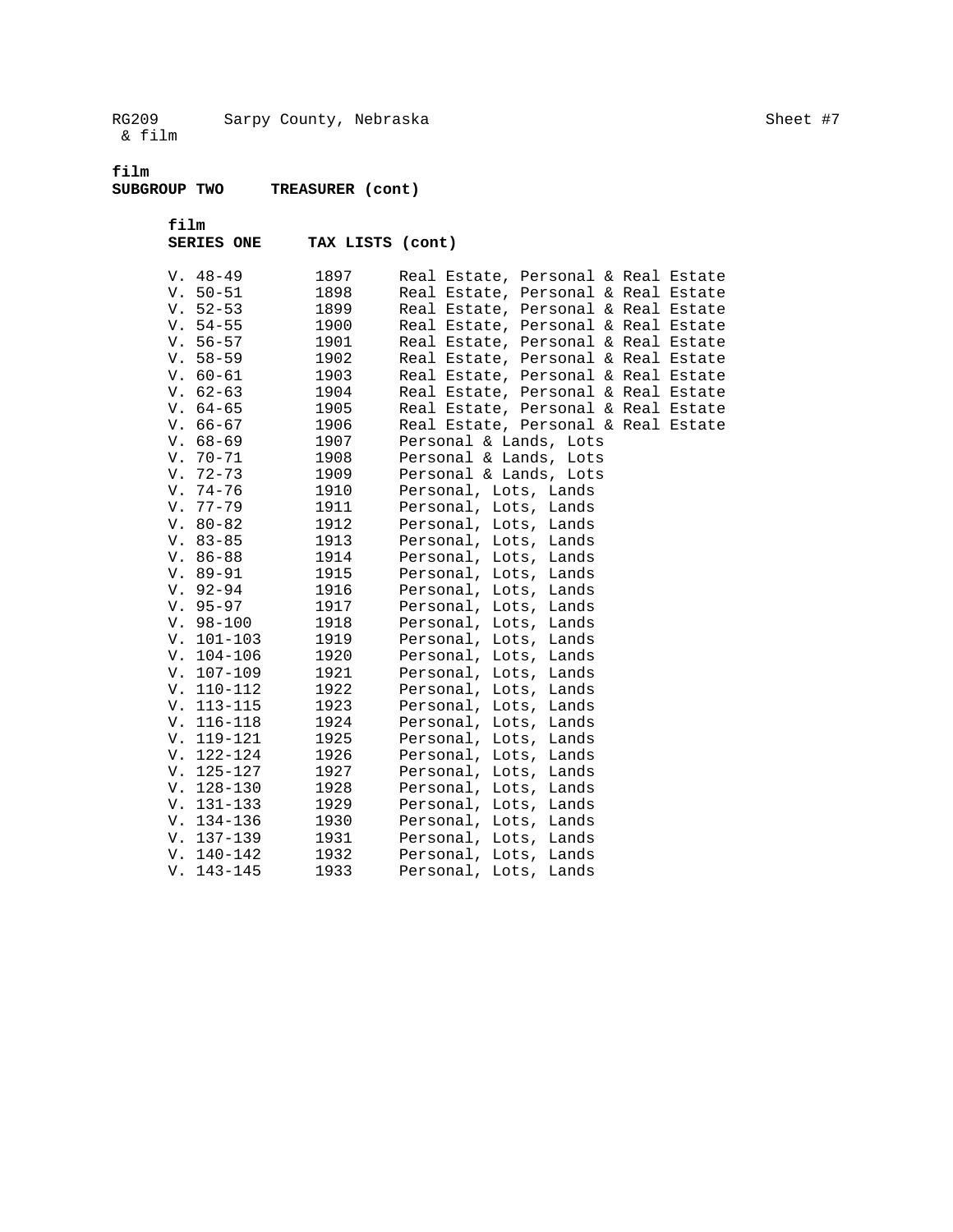**SUBGROUP TWO TREASURER (cont)** 

 **film** 

 **SERIES ONE TAX LISTS (cont)** 

| $V. 146 - 148$ | 1934 | Personal, Lots, Lands |  |
|----------------|------|-----------------------|--|
| $V. 149-151$   | 1935 | Personal, Lots, Lands |  |
| $V. 152 - 154$ | 1936 | Personal, Lots, Lands |  |
| $V. 155 - 157$ | 1937 | Personal, Lots, Lands |  |
| $V. 158 - 160$ | 1938 | Personal, Lots, Lands |  |
| $V. 161-163$   | 1939 | Personal, Lots, Lands |  |
| $V. 164-166$   | 1940 | Personal, Lots, Lands |  |
| $V. 167-169$   | 1941 | Personal, Lots, Lands |  |
| $V. 170-172$   | 1942 | Personal, Lots, Lands |  |
| $V. 173 - 175$ | 1943 | Personal, Lots, Lands |  |
| $V. 176 - 178$ | 1944 | Personal, Lots, Lands |  |

**SERIES ONE TAX LISTS (not on microfilm, not inventoried)** 

V. 179-247 Tax Lists, 1955-1976

NSHS HAS ON MICROFILM:

| film<br><b>SERIES ONE</b>                   | TAX LISTS - MICROFILM RECORD                                                                                                                                       | MP3985 |
|---------------------------------------------|--------------------------------------------------------------------------------------------------------------------------------------------------------------------|--------|
| Roll 1<br>754 shots<br>1508 pgs.<br>#22,663 | Tax Lists, Personal Property, V. 1 (1859)<br>thru<br>Tax Lists, Real Estate-Lots, V. 7, p.141,<br>City of Bellevue, Blk 286, Lot 12 (1865)                         |        |
|                                             | CORRECTION: Vol. 5, T.13-R.12 (1863) Frame #398<br>information blocked out. Retake spliced to<br>End of Reel                                                       |        |
| Roll 2<br>757 shots<br>1514 pgs.<br>#22,664 | Tax Lists, Real Estate-Lots, V.7 (cont.), p.142,<br>City of Bellevue, Blk 287, Lot 1 (1865)<br>thru<br>Tax Lists, Real Estate-Lands, V.12, p.56,<br>T14-R13 (1870) |        |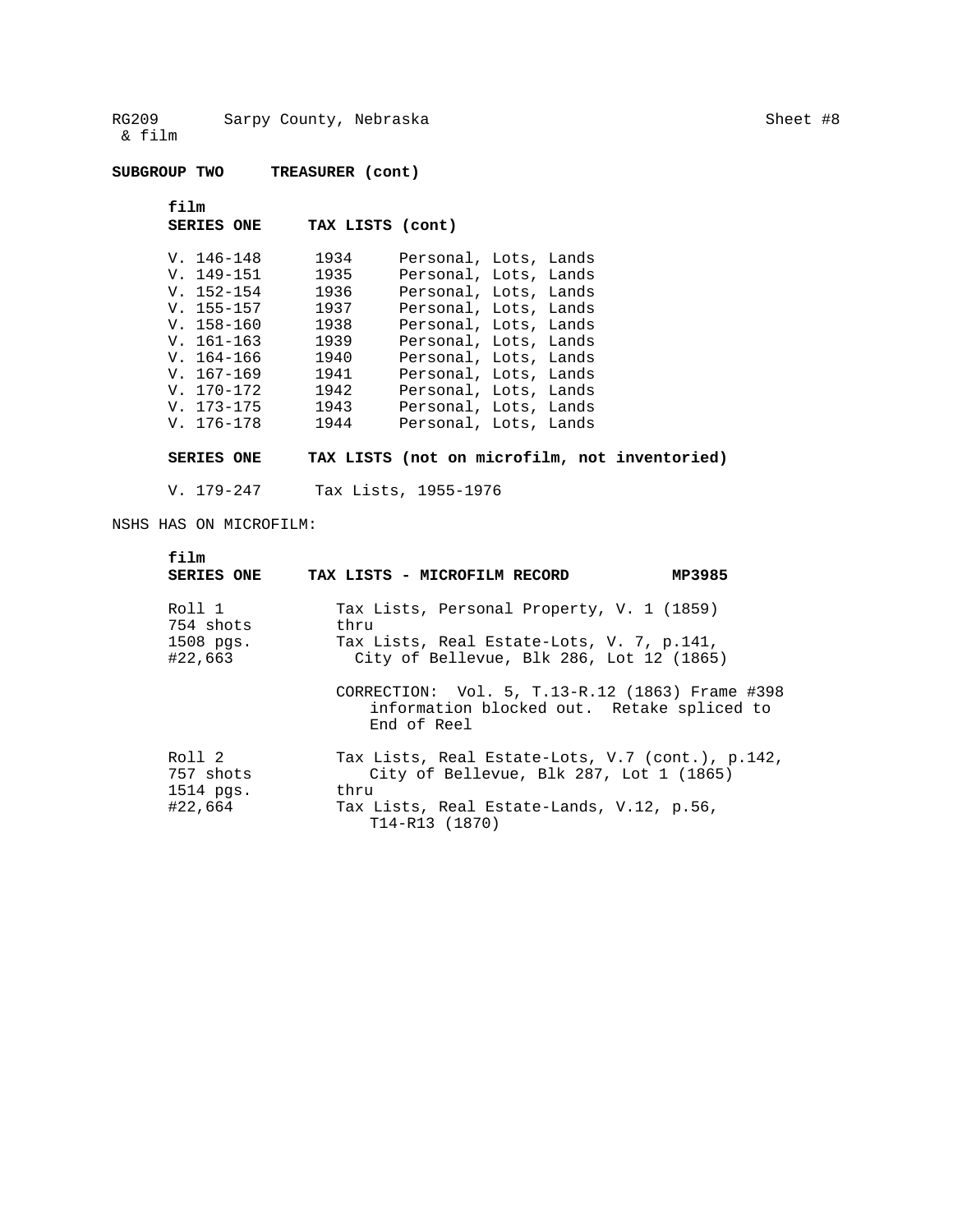**SUBGROUP TWO TREASURER (cont)** 

| film<br><b>SERIES ONE</b>        | MP3985<br>TAX LISTS - MICROFILM RECORD                                                               |        |
|----------------------------------|------------------------------------------------------------------------------------------------------|--------|
| Roll 3<br>775 shots<br>1550 pgs. | Tax Lists, Real Estate-Lands, V.12 (cont.), p.57,<br>Township 14, Range 13 (1870)<br>thru            |        |
| #22,665                          | Tax Lists, Real Estate-Lots, V.15, p.187,                                                            | City o |
| Roll 4<br>772 shots<br>1544 pgs. | Tax Lists, Real Estate-Lots, V.15 (cont.), p.118,<br>Bellevue City, Blk 281, Lot 1 (1873)<br>thru    |        |
| #22,666                          | Tax Lists, Real Estate-Lots, V.18, p.198,<br>Bellevue City, Blk 325, Lot 12 (1876)                   |        |
| Roll 5<br>771 shots              | Tax Lists, Real Estate-Lots, V.18 (cont.), p.199,<br>Bellevue City, Blk 326, Lot 1 (1876)            |        |
| 1542 pgs.<br>#22,667             | thru<br>Tax Lists, Personal Property, V.21, p.169,<br>City of Bellevue, Block 139 (1879)             |        |
|                                  | NOTE: Beginning of roll shows Vol. 19 (cont.),<br>should be Vol.18 (cont)                            |        |
| Roll 6<br>777 shots<br>1554 pgs. | Tax Lists, Personal Property, V.21, p.170,<br>City of Bellevue (cont), Blk 140, Lot 1 (1879)<br>thru |        |
| #22,668                          | Tax Lists, Real Estate-Lands, V.24, p.91,<br>S26-T13-R12, Lot 4 (1882)                               |        |
| Roll 7<br>774 shots              | Tax Lists Real Estate-Lands, V.24 (cont.), p.92,<br>S26-T13-R12, Lot 5 (1882)<br>thru                |        |
| 1548 pgs.<br>#22,669             | Tax Lists, Real Estate-Lands, V.27, p.47,<br>S33-T13-R10 (1885)                                      |        |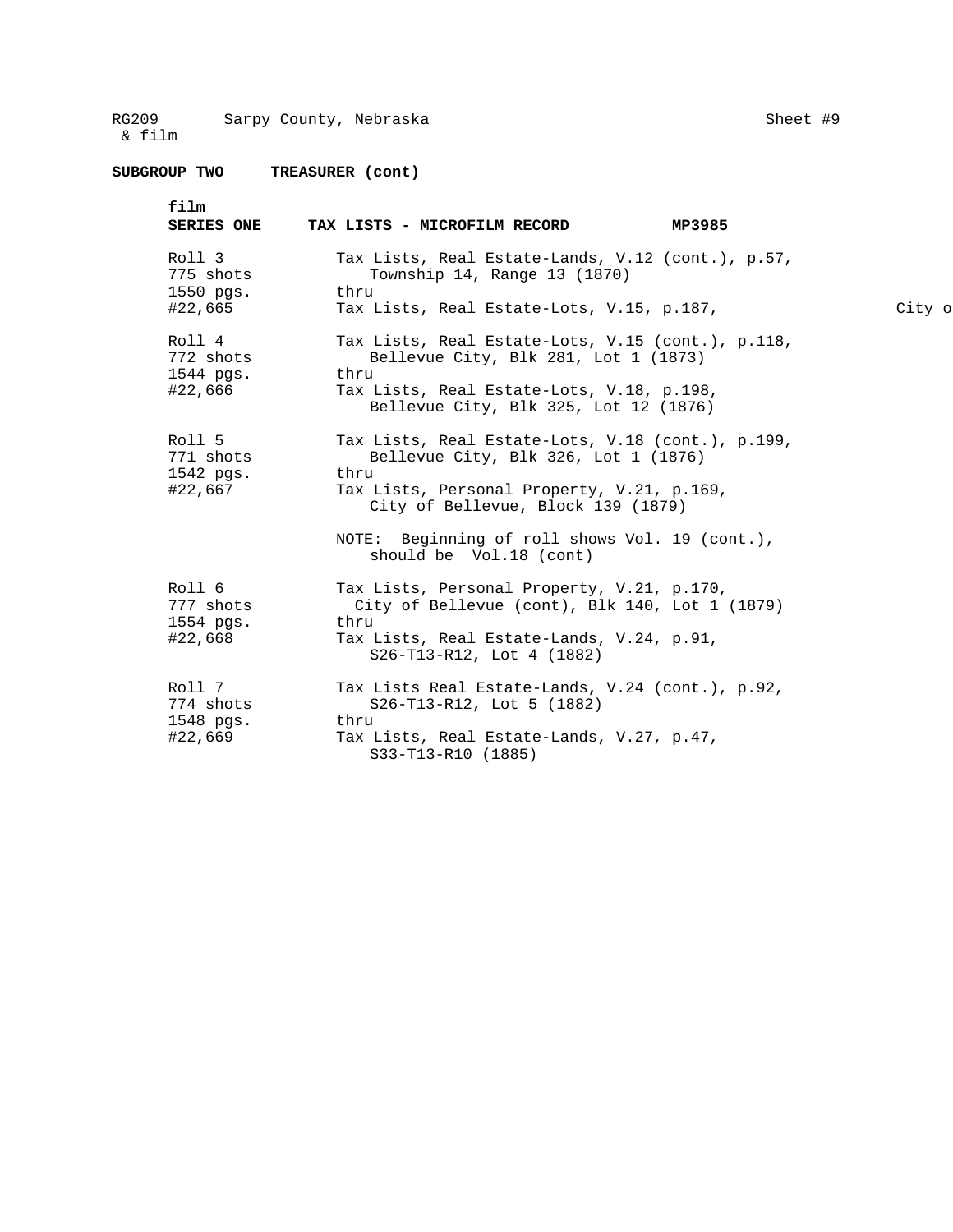Sheet #10

| film              | TAX LISTS - MICROFILM RECORD                                                                                  |
|-------------------|---------------------------------------------------------------------------------------------------------------|
| <b>SERIES ONE</b> | MP3985                                                                                                        |
| Roll 8            | Tax Lists, Real Estate-Lands, V.27 (cont.), p.48                                                              |
| 775 shots         | S34-T13-R10 (1885)                                                                                            |
| 1550 pgs.         | thru                                                                                                          |
| #22,670           | Tax Lists, Real Estate-Lots, V.29, p.259,<br>Bellevue, Blk 282, Lot 12 (1887)                                 |
|                   | NOTE: Microfilm Operator's Cert. states<br>Roll #7 in error.                                                  |
| Roll 9            | Tax List, Real Estate-Lots, V.29 (cont.), p.260,                                                              |
| 769 shots         | Bellevue Village, Blk 283, Lot 1 (1887)                                                                       |
| 1538 pgs.         | thru                                                                                                          |
| #22,671           | Tax List, Personal Property, V.33, p.14,<br>Papillion Village "H" (1889)                                      |
| Roll 10           | Tax List, Personal Property, V.33 (cont.), p.15,                                                              |
| 765 shots         | Papillion Village "H" cont. (1889)                                                                            |
| 1530 pgs.         | thru                                                                                                          |
| #22,672           | Tax List, Real Estate-Lots, V.36, p.214,<br>Bellevue Village, Blk 56, Lot 12 (1891)                           |
| Roll 11           | Tax List, Real Property, V.36 (cont.), p.215,                                                                 |
| 1550 shots        | Bellevue Village, Blk 57, Lot 1 (1891)                                                                        |
| 1550 pgs.         | thru                                                                                                          |
| #22,673           | Tax List, Real Estate-Lots, V.40, p.115,<br>Bellevue Village, Blk 221, Lot 8 (1893)                           |
| Roll 12           | Tax List, Real Estate-Lots, V.40 (cont.), p.116,                                                              |
| 770 shots         | Bellevue Village, Blk 221, Lot 9 (1893)                                                                       |
| 1540 pgs.         | thru                                                                                                          |
| #22,676           | Tax List, Real Estate-Lands, V.43, p.129,<br>S30-T14-R14, p.128 (1894) and<br>Recapitulations, p.129 (county) |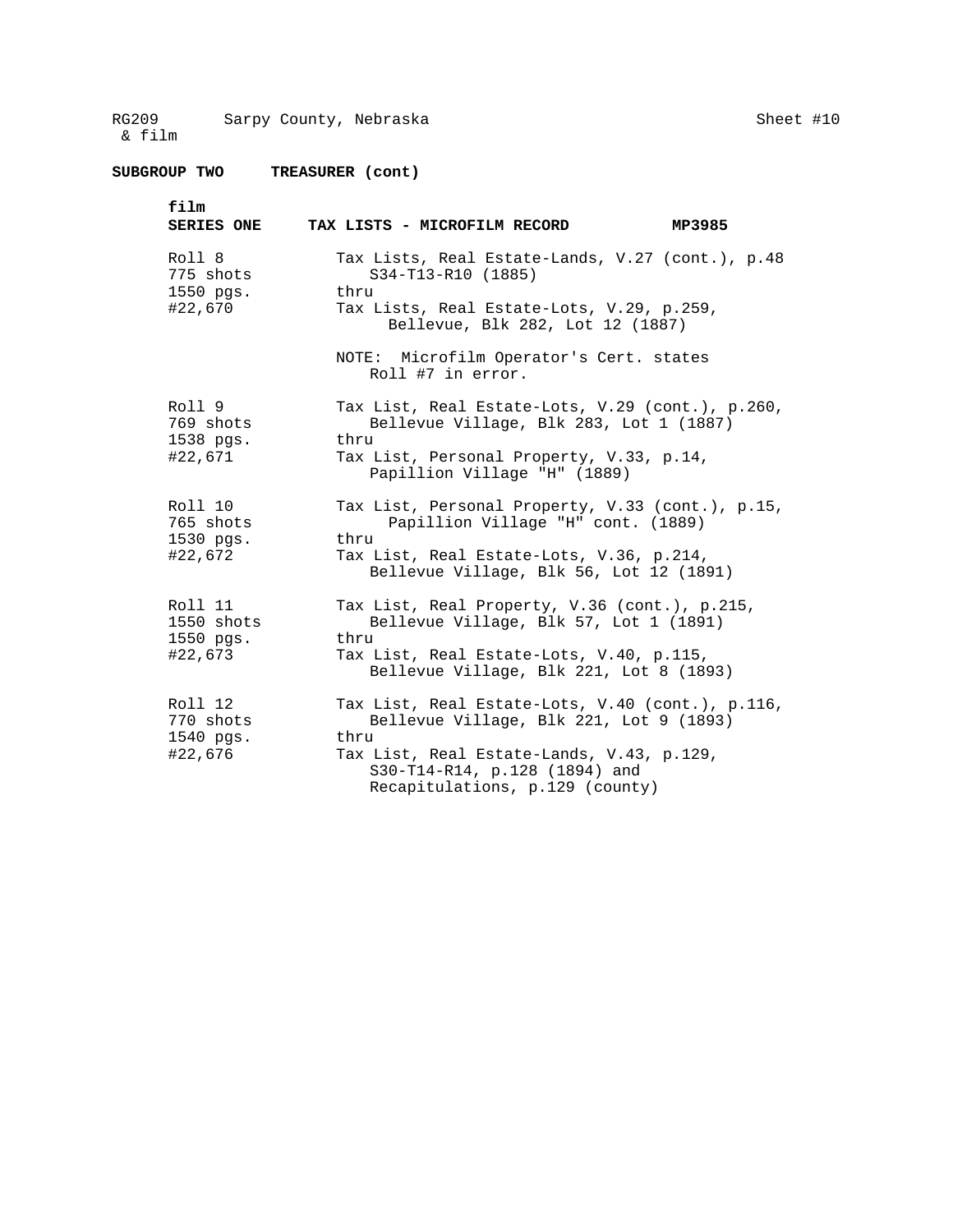| film<br><b>SERIES ONE</b>                    | TAX LISTS - MICROFILM RECORD<br>MP3985                                                                                                                                                                      |
|----------------------------------------------|-------------------------------------------------------------------------------------------------------------------------------------------------------------------------------------------------------------|
| Roll 13<br>754 shots<br>1508 pgs.<br>#22,677 | Tax List, Real Estate-Lots, V.44, p.1, Village,<br>Bellevue, Block 1, Lots 1-3 (1895)<br>thru<br>Tax List, Real Estate-Lands, V.47, p.95,<br>S13-T13-R12 (1896)                                             |
| Roll 14<br>770 shots<br>1546 pgs.<br>#22,678 | Tax List, Real Estate-Lands, V.47 (cont.), p.96,<br>S14-T13-R12 (1896)<br>thru<br>Tax List, Real Estate-Lots, V.50, p.260,<br>Sunnyside Precinct, Blk 13, Lot 30 (1898)                                     |
| Roll 15<br>770 shots<br>1540 pgs.<br>#22,680 | Tax List, Real Estate-Lots, V.50 (cont.), p.261<br>Sunnyside Pct., Block 14, Lot 1 (1898)<br>thru<br>Tax List, Real Estate-Lots, V.54, p.115,<br>Beadles Subdivision to Papillion,<br>Block 6, Lot 8 (1900) |
| Roll 16<br>767 shots<br>1534 pgs<br>#22,681  | Tax List, Real Estate-Lots, V.54 (cont.), p.116<br>Beadles Subdiv. to Papillion, L1, Blk. 7<br>Block 7, Lot 1 (1900)<br>thru<br>Tax List, Real Estate-Lands, V.57, p.95,<br>S32-T14-R10, Govt Lot 8 (1901)  |
| Roll 17<br>760 shots<br>1520 pgs.<br>#22,682 | Tax List, Real Estate-Lands, V.57 (cont.), p.96,<br>S33-T14-R10 (1901)<br>thru<br>Tax List, Real Estate-Lots, V.60, p.185,<br>Old Orchard Place Add. to LaPlatte,<br>Block 5, Lot 20 (1903)                 |
|                                              | NOTE: Vol. #59, p.1, 1902 begins at Frame #400<br>Target omitted.                                                                                                                                           |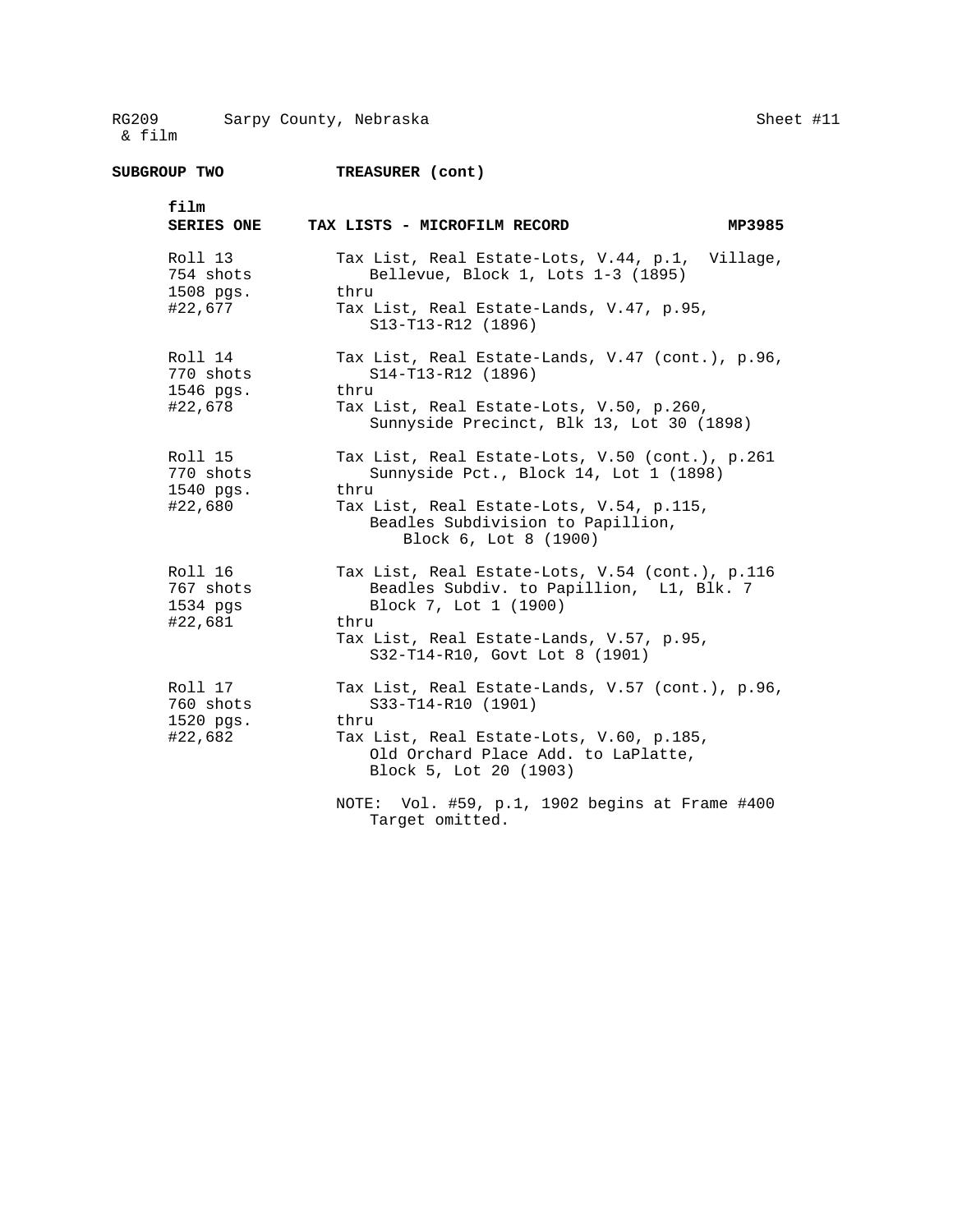Sheet #12

**SUBGROUP TWO TREASURER (cont) film SERIES ONE TAX LISTS - MICROFILM RECORD MP3985**  Roll 18 Tax List, Real Estate, V.60 (cont.), p.186,<br>657 shots Martindale Add. to LaPlatte, Lot 1, Blk 657 shots Martindale Add. to LaPlatte, Lot 1, Blk 1<br>1314 pgs. Block 1, Lot 1 Block 1, Lot 1<br>thru #22,683 Tax List, Personal Property, V.63, p.31, Papillion Village "S" (1904) Roll 19 Tax List, Personal Property, V.63 (cont.), p.32 635 shots Papillion Village "S" cont. (1904) 1270 pgs. thru #22,684 Tax List, Real Estate-Lots, V.66, p.62, Bellevue, Block 219, SE 1/4 (1906) Roll 20 Tax List, Real Estate-Lots, V.66 (cont.), p.63,<br>649 shots Bellevue, Block 220 (1906) Bellevue, Block 220 (1906) 1298 pgs. thru Tax List, Real Estate-Lots, V.69, p.143, Kendis & Lewis Subdiv. to Bellevue Lot 10 (1907) NOTE: V. 67, p.93, Frame #272 missed in filming, NOTE: Operator's Certificate at end of reel, should read, ending - Volume 69. Roll 21 Tax List, Real Estate-Lots, V.69, (cont.), p.144 605 shots Kendis & Lewis Subdiv. to Bellevue, Block 2, Lot 1 (1907) #22,688 thru Tax List, Real Estate-Lands, V.72, p.110, S35-T13-R11 (1909) Roll 22 Tax List, Real Estate-Lands, V.72 (cont.), p.111 648 shots S36-T13-R11 (1909) 1296 pgs. thru Tax List, Real Estate-Lots, V.75, Springfield Village, Blk 13, Lot 24 (1910)

"Corrections" last entry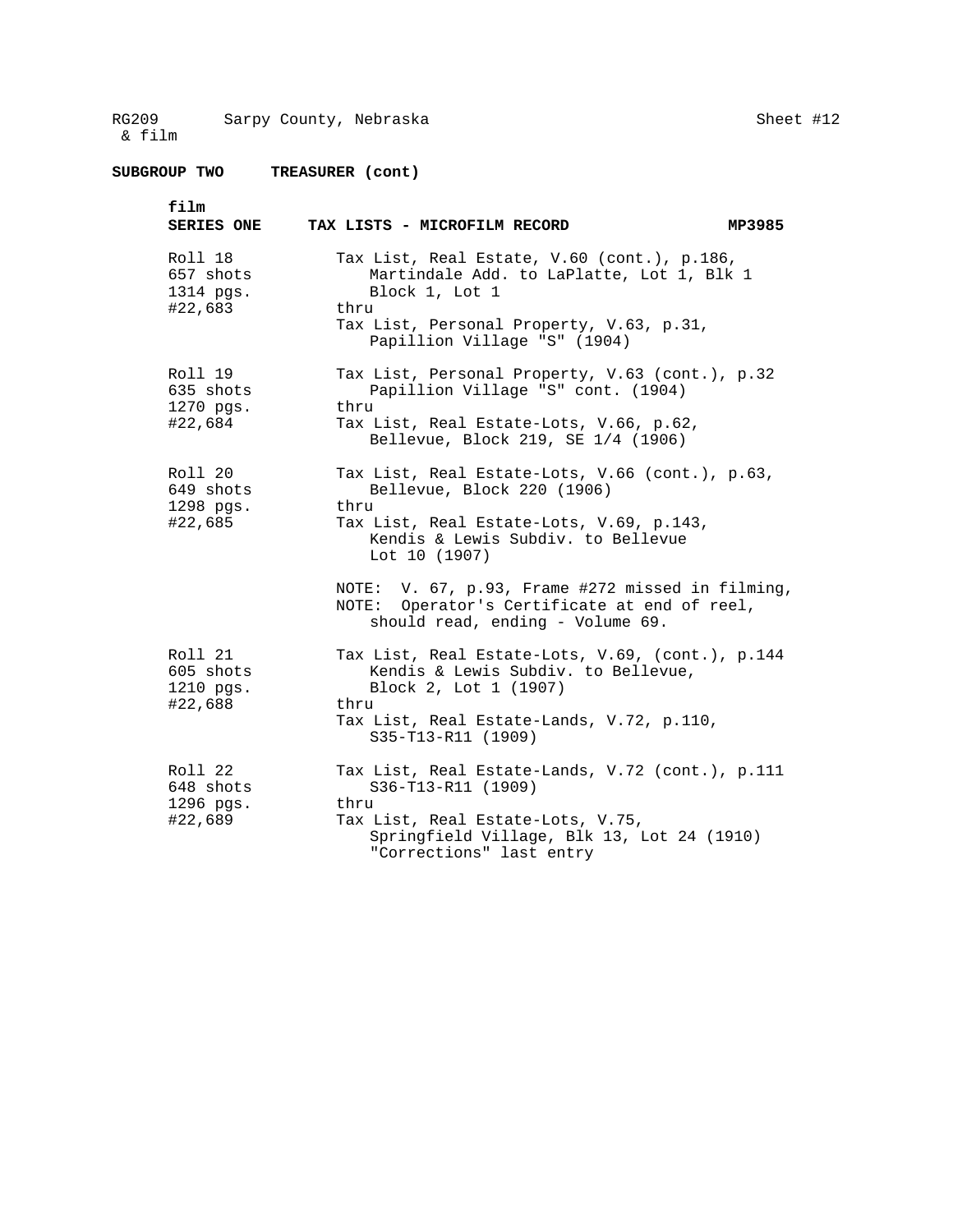**SUBGROUP TWO TREASURER (cont)** 

Sheet #13

 **film SERIES ONE TAX LISTS - MICROFILM RECORD MP3985**  Roll 23 Tax List, Real Estate-Lands, V.76,<br>660 shots The The Rellevue Pct., Ro 660 shots  $\begin{array}{ccc} 660 & \text{shots} \\ - & \text{Index & 2} \\ 1320 & \text{pqs.} \end{array}$  Tax Lot A, S1-T13-R13 (1910) Tax Lot A, S1-T13-R13 (1910) #22,690 thru Tax List, Personal Property, Vol. 80, p.83 (1912) C.B. & Q. RR. Co., (Oreapolis Div. to Ashland) Roll 24 Tax List, Personal Property, V.80 (cont.), p.84 606 shots C.B. & Q RR (Fort Crook Line) (1912) 1212 pgs. thru #22,691 Tax List, Real Estate-Lots, V.84, p.105, Bellevue Village, Blk 325, Lot 12 (1913) NOTE: Vol. #83 - Target is missing Operator's Certificate Incorrect, Reel ends with Vol. #84 Roll 25 Tax List, Real Estate-Lots, V.84 (cont.), p.105<br>655 shots Bellevue Village, Blk 326, Lot 1 (1913) Bellevue Village, Blk 326, Lot 1 (1913) 1310 pgs. thru<br>#22,692 Tax 1 Tax List, Real Estate-Lots, V.87, p.237, Chalco Add. to Richland Precinct., Block 5, Lot 18 (1914) Roll 26 Tax List, Real Estate-Lots, V.87 (cont.), p.238 661 shots Chalco Add. to Richland Precinct., 1322 pp. Block 6, Lot 1 (1914) #22, 693 thru Tax List, Real Estate-Lands, V.91, p.122 Highland Precinct, Road Dist. #3 (1915) and Recapitulations (by Road Dist.) Roll 27 Tax List, Personal Property, Vol. #92 659 shots Index & p.1, Bellevue Precinct 1318 pgs. Road District #2, "B" (1916) #22,694 thru Tax List, Real Estate-Lots, V.96, p.23, Bellevue Village, Blk 73, Lot 12 (1917)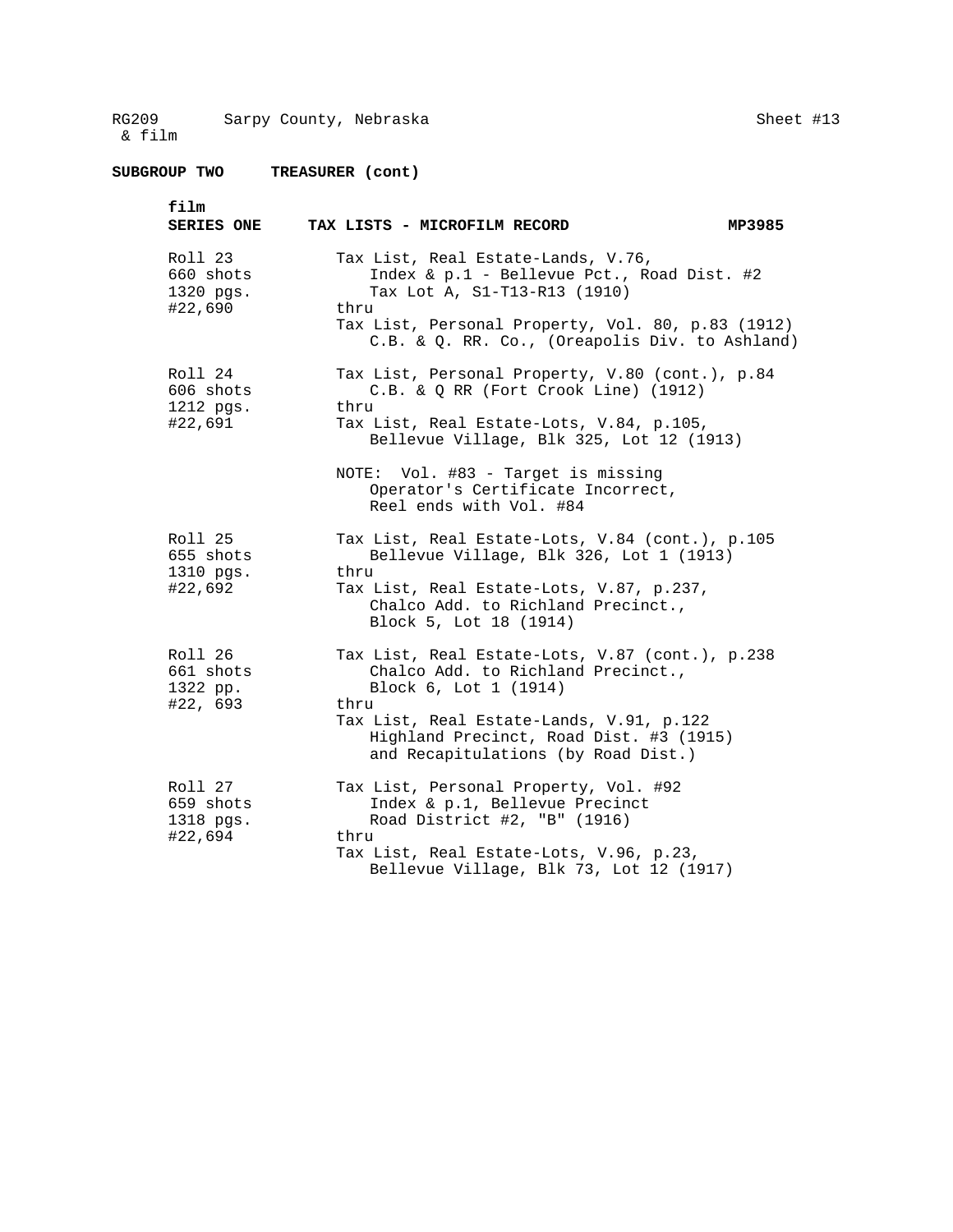Sheet #14

| film<br><b>SERIES ONE</b>                    | MP3985<br>TAX LISTS - MICROFILM RECORD                                                                                                                                                                                                                                                                 |
|----------------------------------------------|--------------------------------------------------------------------------------------------------------------------------------------------------------------------------------------------------------------------------------------------------------------------------------------------------------|
| Roll 28<br>651 shots<br>1302 pgs.<br>#22,698 | Tax List-Real Estate-Lots, V.96 (cont.), p.29<br>Bellevue Village, Blk 74, Lot 1 (1917)<br>thru<br>Tax List, Real Estate-Lots, V.99, p.146,<br>Papillion Village, Blk 11, Lot 8 (1918)                                                                                                                 |
| Roll 29<br>647 shots<br>1294 pgs.<br>#22,699 | Tax List, Real Estate-Lots, V.99, p.147,<br>Papillion Village, Blk 12, Lot 1 (1918)<br>thru<br>Tax List, Real Estate-Lands, V.103, p.19,<br>Platford Precinct<br>Road Dist. #9, S36-T13-R10 (1919)                                                                                                     |
| Roll 30<br>665 shots<br>1330 pp.<br>#22,700  | Tax List, Real Estate-Lands, V.103, p.20<br>Forest City Precinct<br>Road Dist. #8, S13-T14-R10 (1919)<br>thru<br>Tax List, Personal Property, V.107, p.7,<br>Fairview Precinct<br>Road Dist. #6, "H" (1921)                                                                                            |
| Roll 31<br>661 shots<br>1322 pgs.<br>#22,704 | Tax List, Personal Property, V.107 (cont.), p.8<br>Fairview Precinct<br>Road Dist. #6, "H" cont. (1921)<br>thru<br>Tax List, Personal Property, V.110,<br>Springfield Village "Z", p.99<br>Insurance Companies, p.100<br>Railroads, Roads & Utilities, pp. 101-122<br>Recaps & Corrections, last page. |
| Roll 32<br>644 shots<br>1328 pgs.<br>#22,705 | Tax List, Real Estate-Lots, V.111 (Index),<br>Bellevue Village, Blk 1, Lot 1 (1922)<br>thru<br>Tax List, Real Estate-Lots, V.114, p.111,<br>Bellevue Precinct, Blk 348, Lot 12 (1923)                                                                                                                  |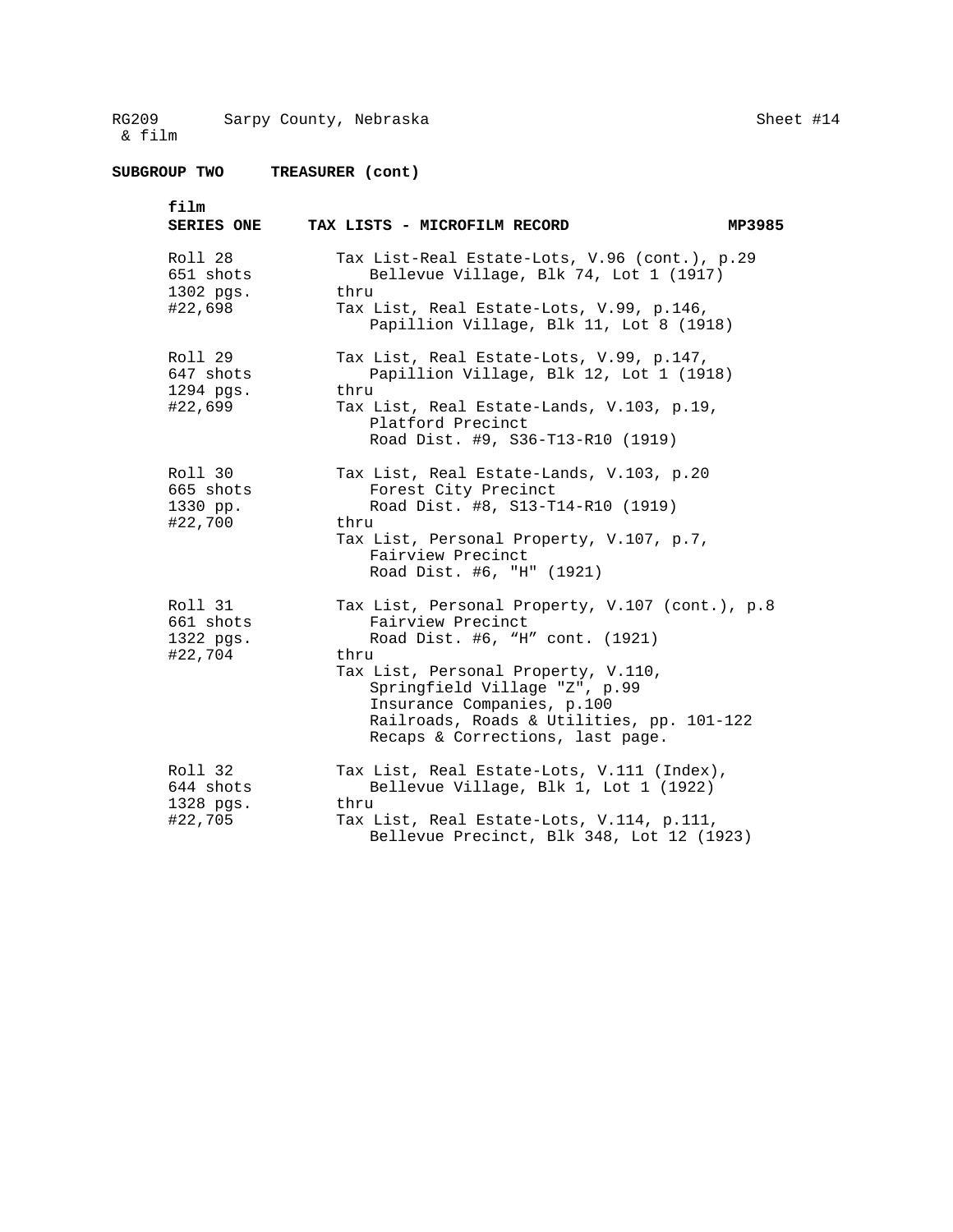| film<br><b>SERIES ONE</b>                    | MP3985<br>TAX LISTS - MICROFILM RECORD                                                                                                                                                                                                |
|----------------------------------------------|---------------------------------------------------------------------------------------------------------------------------------------------------------------------------------------------------------------------------------------|
| Roll 33<br>655 shots<br>1310 pgs.<br>#22,706 | Tax List, Real Estate-Lots, V.114 (cont.), p.112<br>Bellevue Precinct, Blk 349, Lot 1 (1923)<br>thru<br>Tax List, Real Estate-Lots, V.117, p.210<br>South Park Add. to Gilmore Precinct,<br>Lot 38 (1924)                             |
|                                              | NOTE: Operator's certificate, End of Reel,<br>incorrect, should read Vol. ending page 210                                                                                                                                             |
| Roll 34<br>649 shots<br>1298 pp.<br>#22,707  | Tax List, Real Estate-Lots, V.117 (cont.), p.211<br>South Park Add. to Gilmore Precinct,<br>Lot $39(1924)$<br>thru<br>Tax List, Real Estate-Lands, V.121, p.7,<br>Melia Precinct, Tax Lot 8, S4-T13-R10 (1925)                        |
| Roll 35<br>620 shots<br>1240 pp.<br>#22,708  | Tax List, Real Estate-Lands, V.121 (cont.), p.8<br>Forest City Precinct<br>Road Dist. #8, S4-T13-R10 (1925)<br>thru<br>Tax List, Real Estate-Lands, V.124, p.32,<br>Platford Precinct, Road Dist. #9<br>Tax Lot #2, S6-T12-R11 (1926) |
| Roll 36<br>633 shots<br>1266 pgs.<br>#22,710 | Tax List, Real Estate-Lands, V.124, p.33,<br>Platford Precinct<br>Road Dist. #9, S7-T12-R11 (1926)<br>thru<br>Tax List, Real Estate-Lands, V.127, p.70,<br>Papillion Precinct<br>Road Dist. #5, S5-T13-R12 (1927)                     |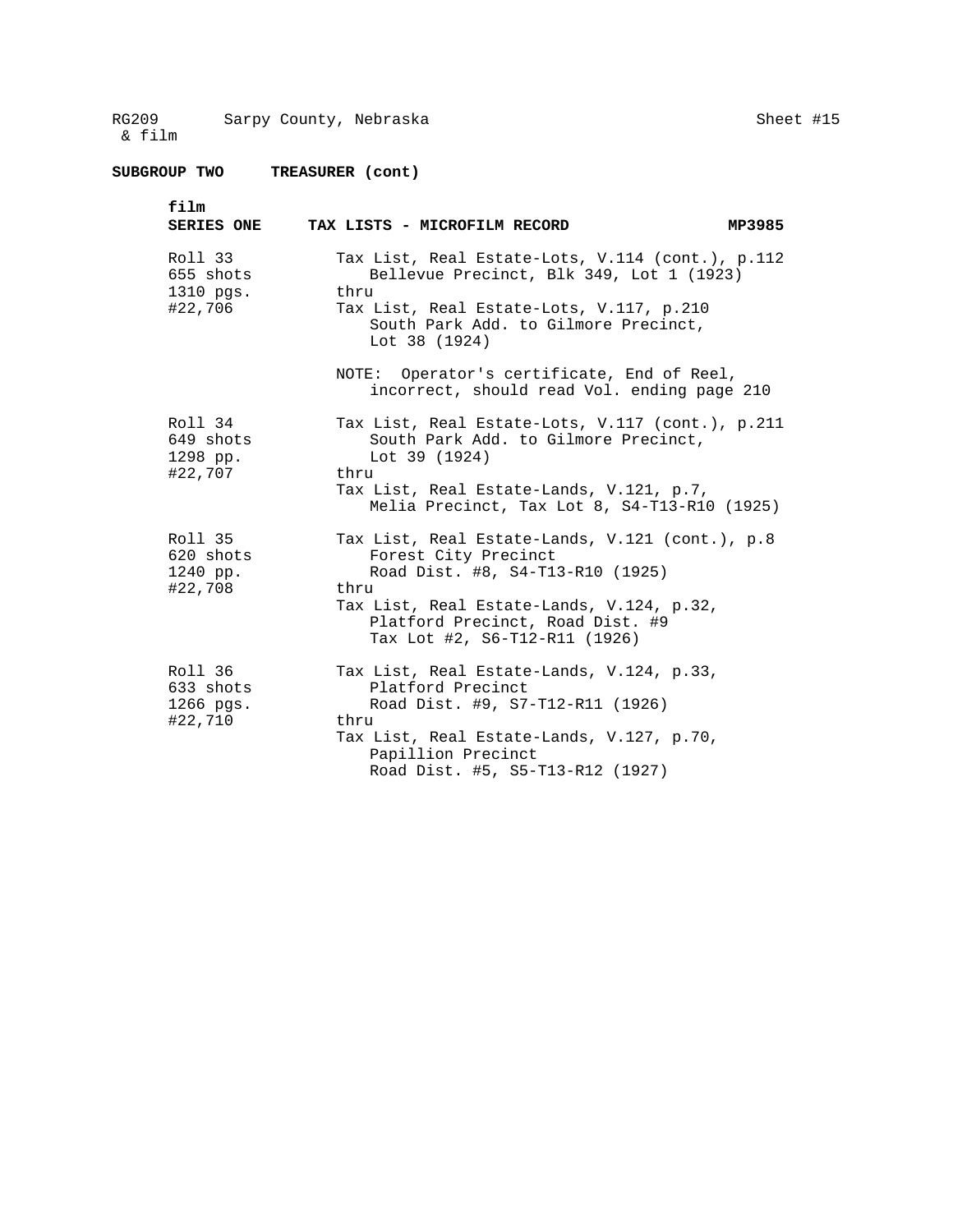Sheet #16

| film<br><b>SERIES ONE</b>                    | TAX LISTS - MICROFILM RECORD<br>MP3985                                                                                                                                                                                                                                                                                                             |
|----------------------------------------------|----------------------------------------------------------------------------------------------------------------------------------------------------------------------------------------------------------------------------------------------------------------------------------------------------------------------------------------------------|
| Roll 37<br>615 shots<br>1230 pp.<br>#22,711  | Tax List, Real Estate-Lands, V.127 (cont.), p.71<br>Fairview Precinct<br>Road Dist., #6, S5-T13-R12 (1927)<br>thru<br>Tax List, Real Estate-Lands, V.130, p.94,<br>Fairview Precinct, Road Dist. #6<br>Tax Lot 25, S27-T13-R12 (1928)                                                                                                              |
| Roll 38<br>637 shots<br>1274 pgs.<br>#22,712 | Tax List, Real Estate-Lands, V.130 (cont.), p.95<br>Fairview Precinct<br>Road Dist. #6, S28-T13-R12 (1928)<br>thru<br>Tax List, Real Estate-Lands, V.133, p.80,<br>Fairview Precinct<br>Road Dist. #6, S26-T13-R12 (1929)<br>NOTE: Vol. #131, p.29, Frame #111, Forest City<br>Personal "C-D", missed in filming. Retake<br>spliced to End of Reel |
| Roll 39<br>626 shots<br>1252 pgs.<br>#22,713 | Tax List, Real Estate-Lands, V.133 (cont.), p.81<br>Fairview Precinct, Road Dist. #6<br>Govt. Lot #1, S27-T13-R123 (1929)<br>thru<br>Tax List, Real Estate-Lands, V.136, p.116,<br>Gilmore Precinct, Road Dist. #4<br>Tax Lot G4, S16-T14-R13 (1930)                                                                                               |
| Roll 40<br>621 shots<br>1242 pgs.<br>#22,714 | Tax List, Real Estate-Lands, V.136, p.117<br>Gilmore Precinct, Road Dist. #4<br>Tax Lot H, S16-T14-R13 (1930)<br>thru<br>Tax List, Real Estate-Lands, V.139, p.124,<br>LaPlatte Precinct, Road Dist. #1<br>Govt. Lot #3, S26-T13-R13 (1931)                                                                                                        |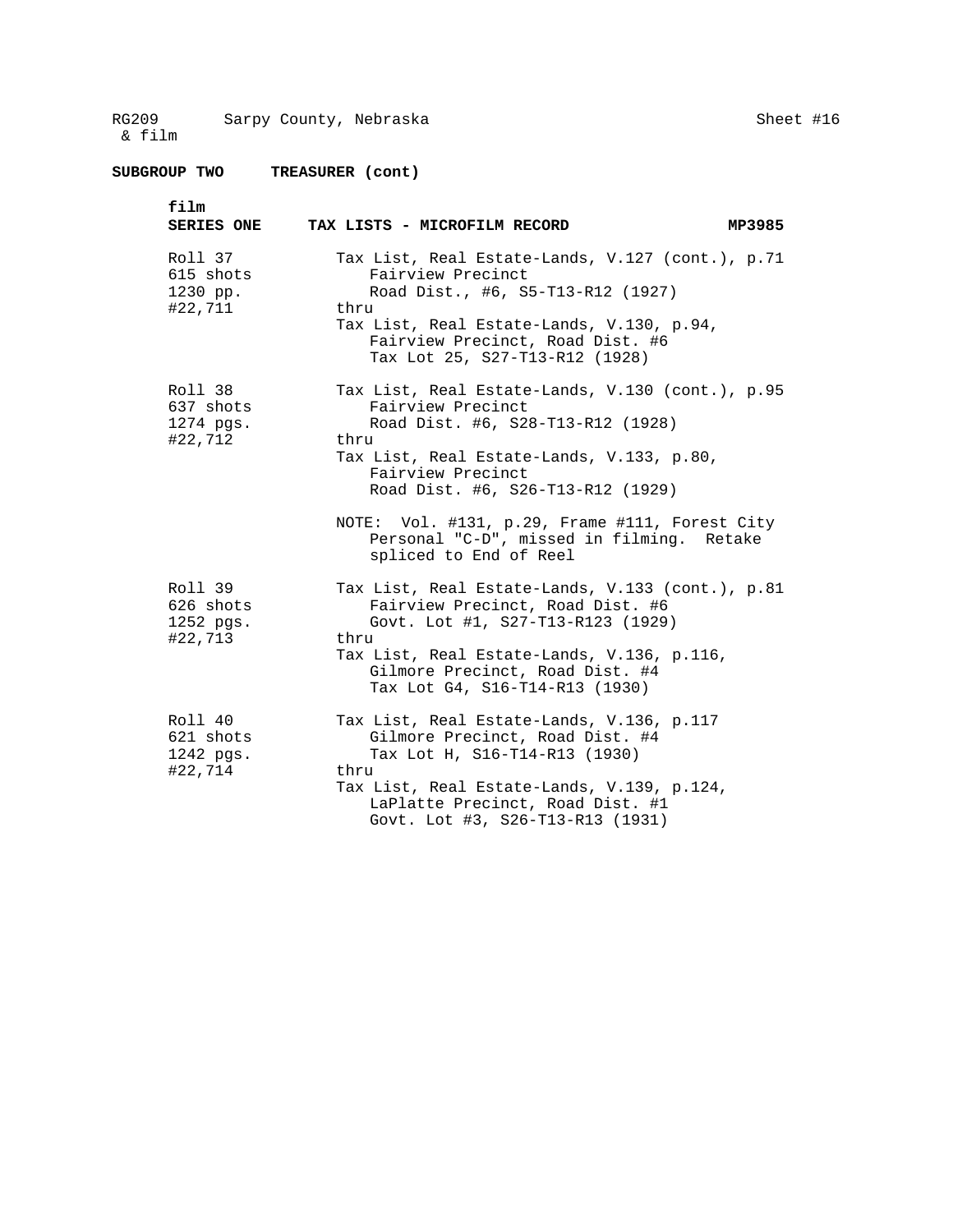| film<br><b>SERIES ONE</b>                    | TAX LISTS - MICROFILM RECORD                                                                                                                                                                                                 | MP3985 |
|----------------------------------------------|------------------------------------------------------------------------------------------------------------------------------------------------------------------------------------------------------------------------------|--------|
| Roll 41<br>635 shots<br>1270 pgs.<br>#22,718 | Tax List, Real Estate-Lands, V.139, p.125<br>LaPlatte Precinct<br>Road Dist. #1, S27-T13-R13 (1931)<br>thru<br>Tax List, Real Estate-Lands, V.142, p.111,<br>Papillion Precinct<br>Road Dist. #5, S29-T14-R12 (1932)         |        |
| Roll 42<br>620 shots<br>1240 pgs.<br>#22,719 | Tax List, Real Estate-Lands, V.142, p.112<br>Richland Precinct<br>Road Dist. #11, S30-T14-R12 (1932)<br>thru<br>Tax List, Real Estate-Lands, V.145, p.94,<br>Fairview Precinct<br>Road Dist. #6, S15-T13-R12 (1933)          |        |
| Roll 43<br>640 shots<br>1280 pgs.<br>#22,720 | Tax List, Real Estate-Lands, V.145, p.95<br>Fairview Precinct<br>Road Dist. #6, S16-T13-R12 (1933)<br>thru<br>Tax List, Real Estate-Lands, V.148, p.42,<br>Richland Precinct, Road Dist. #11<br>Tax Lot C, S4-T13-R11 (1934) |        |
| Roll 44<br>628 shots<br>1256 pgs.<br>#22,721 | Tax List, Real Estate-Lands, V.148, p.43<br>Forest City Precinct<br>Road Dist. #8, S5-T13-R11 (1934)<br>thru<br>Tax List, Real Estate-Lots, V.150, p.316,<br>Melia Precinct, Blk 2, Lot 20 (1935)<br>thru Corrections, 1935  |        |
|                                              | Operator's Certificate at End of<br>NOTE:<br>Reel should read page 316, Lot 20, Blk. 2                                                                                                                                       |        |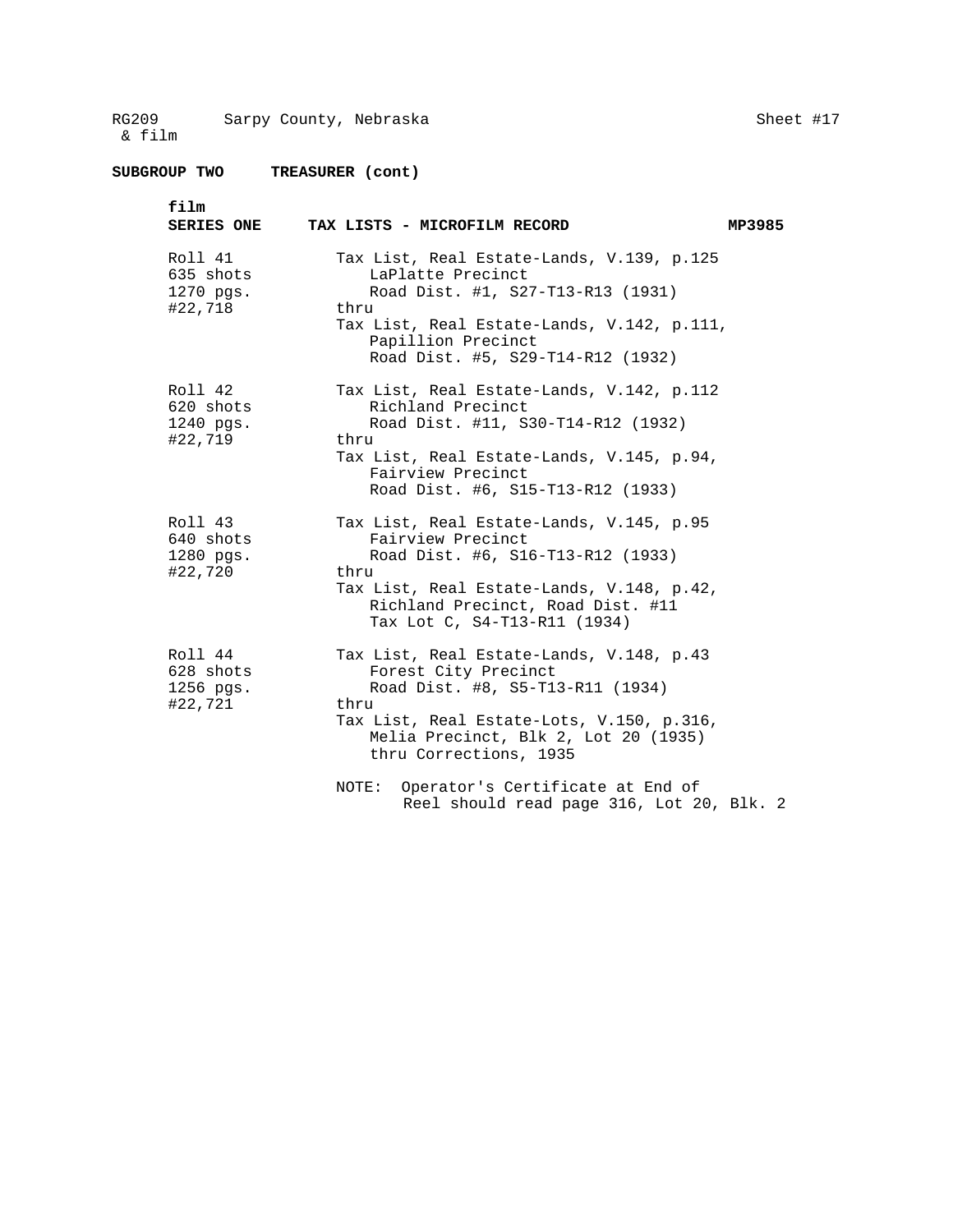Sheet #18

| film<br><b>SERIES ONE</b>                    | TAX LISTS - MICROFILM RECORD                                                                                                                                                                                            | MP3985 |
|----------------------------------------------|-------------------------------------------------------------------------------------------------------------------------------------------------------------------------------------------------------------------------|--------|
| Roll 45<br>644 shots<br>1288 pgs.<br>#22,722 | Tax List, Real Estate-Lands, V.151, p.1,<br>Platford Precinct, Road Dist. #9<br>Tax Lot A, S1-T12-R10 (1935)<br>thru<br>Tax List, Real Estate-Lands, V.154, p.5,<br>Melia Precinct<br>Road Dist. #10, S2-T13-R10 (1936) |        |
| Roll 46<br>635 shots<br>1270 pgs.<br>#22,723 | Tax List, Real Estate-Lands, V.154, p.6<br>Forest City Precinct, Road Dist. #8<br>Tax Lot 1, S2-T13-R10 (1936)<br>thru<br>Tax List, Real Estate-Lots, V.156, p.297,<br>Highland, Hillcrest Addition (1937)              |        |
| Roll 47<br>630 shots<br>1260 pgs.<br>#22,724 | Tax List, Real Estate-Lots, V.156, p.298<br>Highland, Jewell Place Addition (1937)<br>thru<br>Tax List, Real Estate-Lots, V.159, p.247,<br>Highland, Bagley's Place Addition (1938)                                     |        |
| Roll 48<br>613 shots<br>1226 pgs.<br>#22,725 | Tax List, Real Estate-Lots, V.159, p.248<br>Highland, Blaha's Subdivision (1938)<br>thru<br>Tax List, Real Estate-Lots, V.162, p.207,<br>Gilmore Pct, Good Luck Addition<br>Blk 2, Lot 30, Road Dist. #4 (1939)         |        |
| Roll 49<br>630 shots<br>1260 pgs.<br>#22,726 | Tax List, Real Estate-Lots, V.162, p.208<br>Gilmore Pct, Good Luck Addition<br>Blk 3, Lot 1, Road Dist. #4 (1939)<br>thru<br>Tax List, Real Estate-Lots, V.165, p.181,<br>Springfield Village, Blk 12, Lot 19 (1940)    |        |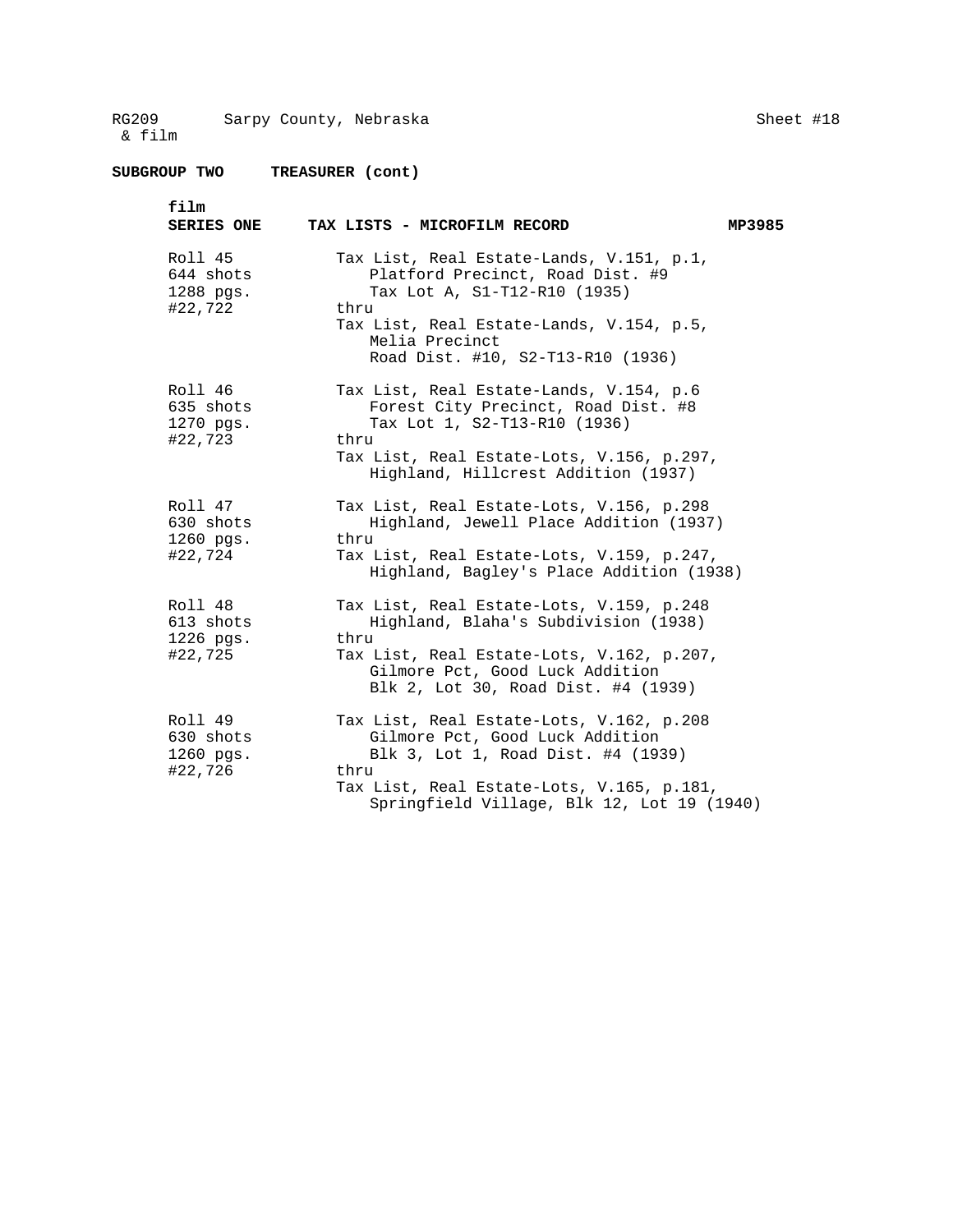**SUBGROUP TWO TREASURER (cont)** 

| film<br><b>SERIES ONE</b>                      | TAX LISTS - MICROFILM RECORD<br>MP3985                                                                                                                                                                                    |
|------------------------------------------------|---------------------------------------------------------------------------------------------------------------------------------------------------------------------------------------------------------------------------|
| Roll 50<br>645 shots<br>$1290$ pqs.<br>#22,727 | Tax List, Real Estate-Lots, V.165, p.182<br>Springfield Village, Blk 13, Lot 1 (1940)<br>thru<br>Tax List, Real Estate-Lots, V.168, p.154,<br>Papillion Village, South Papillion<br>Block 2, Lot 12 (1941)                |
| Reel 51<br>590 shots<br>1180 pgs.<br>#22,728   | Tax List, Real Estate-Lots, V.168, p.155<br>Papillion Village, South Papillion<br>Block 3, Lot 1 (1941)<br>Tax List, Real Estate-Lots, V.171, p.99,<br>Bellevue Village, Blk 366, Lot 12 (1942)                           |
| Reel 52<br>600 shots<br>1200 pgs.<br>#22,729   | Tax List, Real Estate-Lots, V.171, p.100<br>Bellevue Village, Blk 367, Lot 1 (1942)<br>thru<br>Tax List, Real Estate-Lots, V.174, p.15,<br>Bellevue Village, Blk 60, Lot 12 (1943)                                        |
| Reel 53<br>632 shots<br>$1264$ pgs.<br>#22,730 | Tax List, Real Estate-Lots, V.174, p.16<br>Bellevue Village, Blk 61, Lot 1 (1943)<br>thru<br>Tax List, Personal Property, V.176, p.159,<br>Springfield Village "S" (1944)                                                 |
| Reel 54<br>478 shots<br>1216 pgs.<br>#22,731   | Tax List, Personal Property, V.176, p.160,<br>Springfield Village "S" cont. (1944)<br>thru<br>Tax List, Real Estate-Lands, V.178 (complete)<br>Series Two, Delinquent Tax Lists, Vol. 1,<br>NOTE:<br>begins at frame #479 |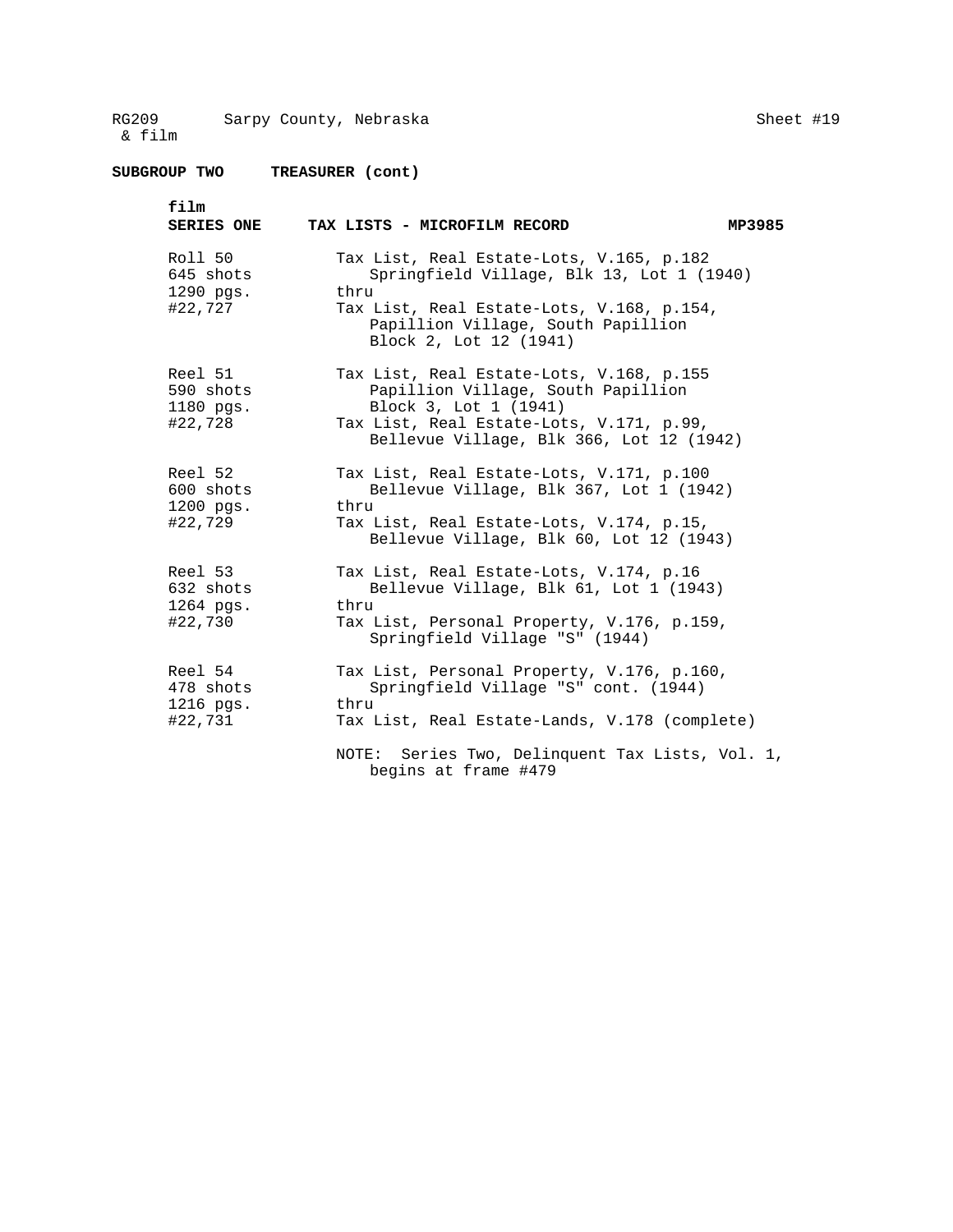**SUBGROUP TWO COUNTY TREASURER (cont)** 

```
film
```
**film** 

DELINQUENT TAX LISTS, 1859-1928

| Vol. 1 | 1859-1870                |
|--------|--------------------------|
| Vol. 2 | 1859-1882                |
|        | With entries thru 1905   |
| Vol. 3 | $1871 - 1876 -$ Lots     |
| Vol. 4 | 1883-1887                |
| Vol. 5 | 1888-1889                |
| Vol. 6 | 1900 & prior $-$ Lots    |
| Vol. 7 | 1910 & prior - Lands     |
| Vol. 8 | 1901-1910 - Real Estate  |
| Vol. 9 | $1901 - 1928 -$ Personal |
|        |                          |

 **SERIES TWO DELINQUENT TAX LISTS - MICROFILM RECORD MP3985**  Roll #54 Delinquent Tax List, Vol.#1, p.1<br>171 shots Personal & Real Estate, 1859 Personal & Real Estate, 1859 fr. #479 thru 327 pp. Delinquent Tax List, Vol. #2, p.64 #22731 Personal 1871 (w/ entries thru 1905) Reel 55 Delinquent Tax List, Vol. #2 cont., p.65<br>745 shots Personal, 1871 (w/ entries thru 1905) Personal, 1871 (w/ entries thru 1905) 1490 pgs. thru<br>#22,732 Delin Delinquent Tax List, Vol. #5, p.88 Real Estate-Lands, 1900 & Prior, Tax Lot X, S6-T13-R14 (1898-1899) Reel 56 Delinquent Tax List, Vol. #5 cont., p.89 613 shots Real Estate-Lands, 1900 & prior 1692 pgs. Pt of Lot 2, S7-T13-R14 (1874-1893) #22,733 thru Delinquent Tax List, Vol. #9 (complete) Personal Delinquencies, 1901-1928

NOTE: Series Three, Tax Sale Records begin on frame #614, this roll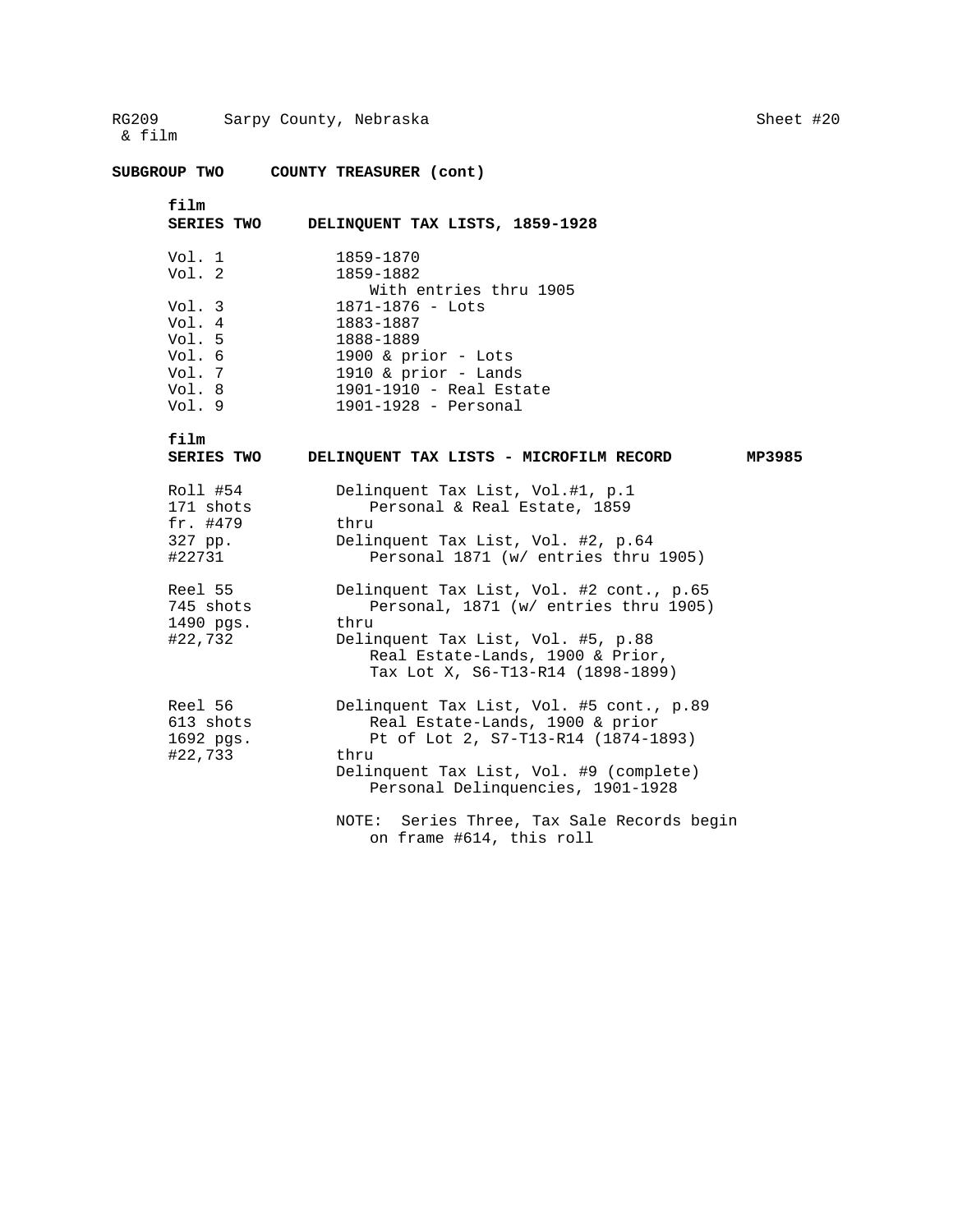**SUBGROUP TWO COUNTY TREASURER (cont)** 

| film<br><b>SERIES THREE</b> | TAX SALE RECORDS, 1864-1938                                                 |
|-----------------------------|-----------------------------------------------------------------------------|
| Vol. 1<br>Vol. 2            | Treasurer's Sale Book, 1864-1881<br>Tax Sale & Redemption Record, 1877-1899 |
| Vol. 3                      | Tax Sale Record:                                                            |
|                             | Public Sale, #576 (1892) - #3291 (1913),<br>pp. $1-84$ & $145-146$          |
|                             | Private Sale, #1 (1901) - #270 (1901)<br>pp. 85-144                         |
| Vol. 4                      | Tax Sale Record<br>#576 (1892) - #3802 (1917)                               |
| Vol. 5                      | Tax Sale Record<br>#3803 (1917) - #5493 (1938)                              |
| Vol. 6                      | Tax Sale Record<br>#5494 thru #6814 (1938)                                  |
|                             |                                                                             |

NSHS HAS ON MICROFILM:

| film<br><b>SERIES THREE</b>                              | TAX SALE RECORDS - MICROFILM RECORD MP3985                                                                                                                                                       |
|----------------------------------------------------------|--------------------------------------------------------------------------------------------------------------------------------------------------------------------------------------------------|
| Roll #56<br>$fr.$ #614<br>70 shots<br>124 pp.<br>#22,733 | Tax Sales Record, Vol. #1 (1864-1881), p.1<br>Sept. 5, 1864 (for taxes 1863)<br>thru<br>Tax Sale Record, Vol. #1 (1864-1881), p.62<br>Sept. 3, 1866 (for taxes 1865)<br>Bellevue, Lot 3, Blk 242 |
|                                                          | NOTE: Frame #614 begins Tax Sales Records,<br>Volume 1, 1864-1881<br>NOTE: Operator's Certificate, End of Reel<br>incorrect, should read reel ends,<br>Tax Sale Records                          |
| Reel 57<br>680 shots<br>$1360$ pqs.<br>#22,743           | Tax Sale Record, Vol. #1 cont., p.63<br>Sept. 3, 1866 (for taxes 1865)<br>Bellevue, Lot 3, Blk 242<br>thru<br>Tax Sale Record, Real Property, Vol. #6, p.126<br>Certificate of Sale #6469, 1938  |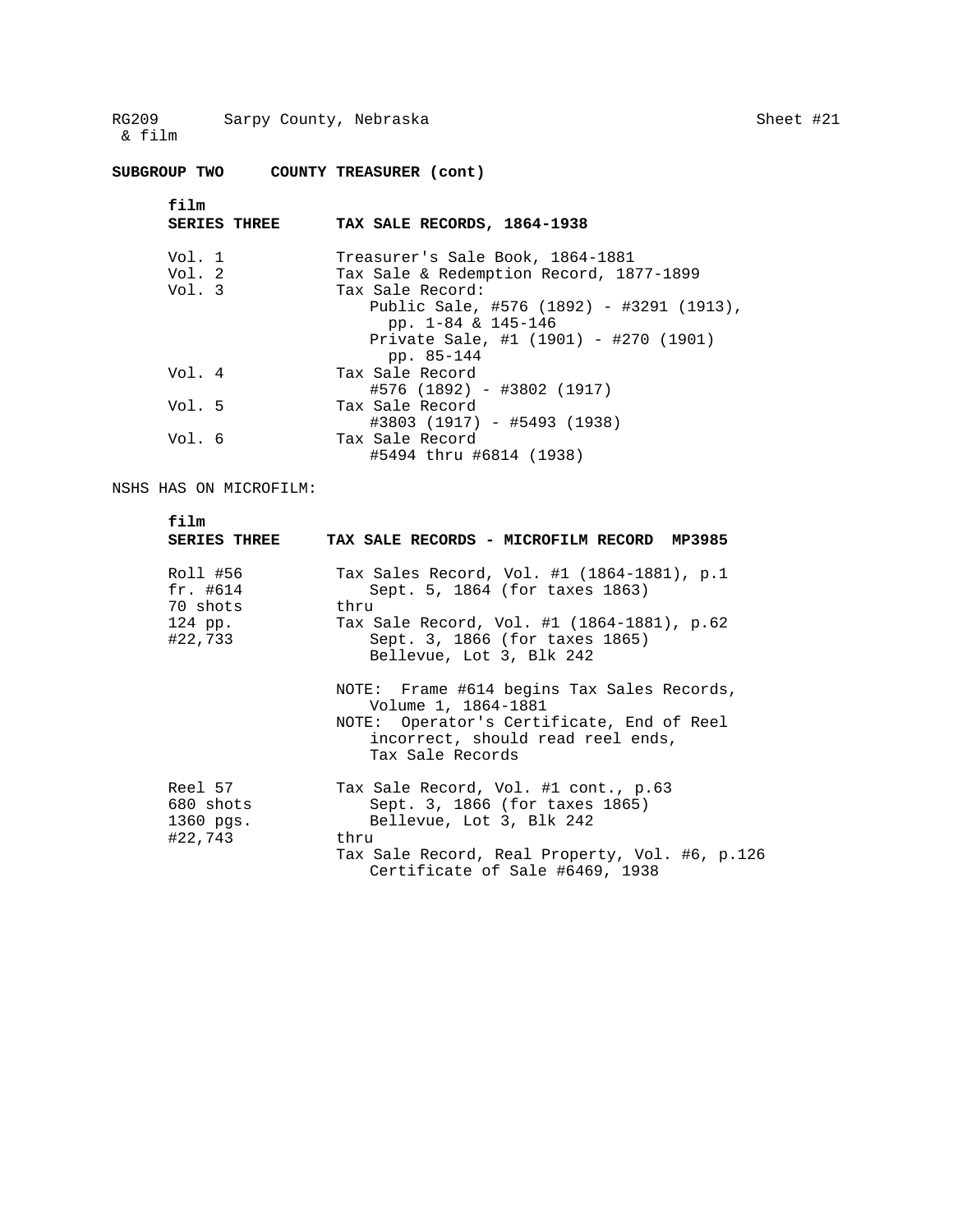**SUBGROUP TWO TREASURER (cont)** 

| film<br><b>SERIES THREE</b> | TAX SALE RECORDS - MICROFILM RECORD MP3985                                         |
|-----------------------------|------------------------------------------------------------------------------------|
|                             |                                                                                    |
| Roll 58<br>43 shots         | Tax Sale Record, Real Property, Vol. #6, p.127<br>Certificate of Sale, #6470, 1938 |
| $64$ pgs.<br>#22,744        | thru                                                                               |
|                             | Tax Sale Record, Real Property, Vol. #6 complete                                   |
|                             | NOTE: Motor Vehicle Tax Lists follow frame #43<br>and counter returned to "0"      |

## **SERIES FOUR MOTOR VEHICLE TAX LISTS, 1935-1944**

Vols. 1-10 1935-1944 (1 vol. per year)

NSHS HAS ON MICROFILM:

| film<br><b>SERIES FOUR</b>                   | MOTOR VEHICLE TAX LISTS                                                                                                                                                    | MP3985                                                  |
|----------------------------------------------|----------------------------------------------------------------------------------------------------------------------------------------------------------------------------|---------------------------------------------------------|
| Roll #58<br>802 shots<br>1547 pp.<br>#22,744 | Motor Vehicle Tax List, Vol. #1, index<br>and $p.1$ , Bellevue "A" (1935)<br>thru<br>Motor Vehicle Tax List, Vol. #6, p.2,<br>Bellevue Village (Camerson, Dustin J.), 1940 |                                                         |
|                                              | NOTE: Frame #244, p.31 microfilmed in proper<br>order, is repeated with p.41                                                                                               |                                                         |
| Roll 59<br>$1200$ $pqs.$<br>#22,745          | thru<br>Motor Vehicle Tax List, Vol, #9,<br>Springfield Precinct, 1943                                                                                                     | Motor Vehicle Tax List, Vol. #6 (cont.), p.3, 600 shots |
|                                              | NOTE: "Corrections" last entry                                                                                                                                             |                                                         |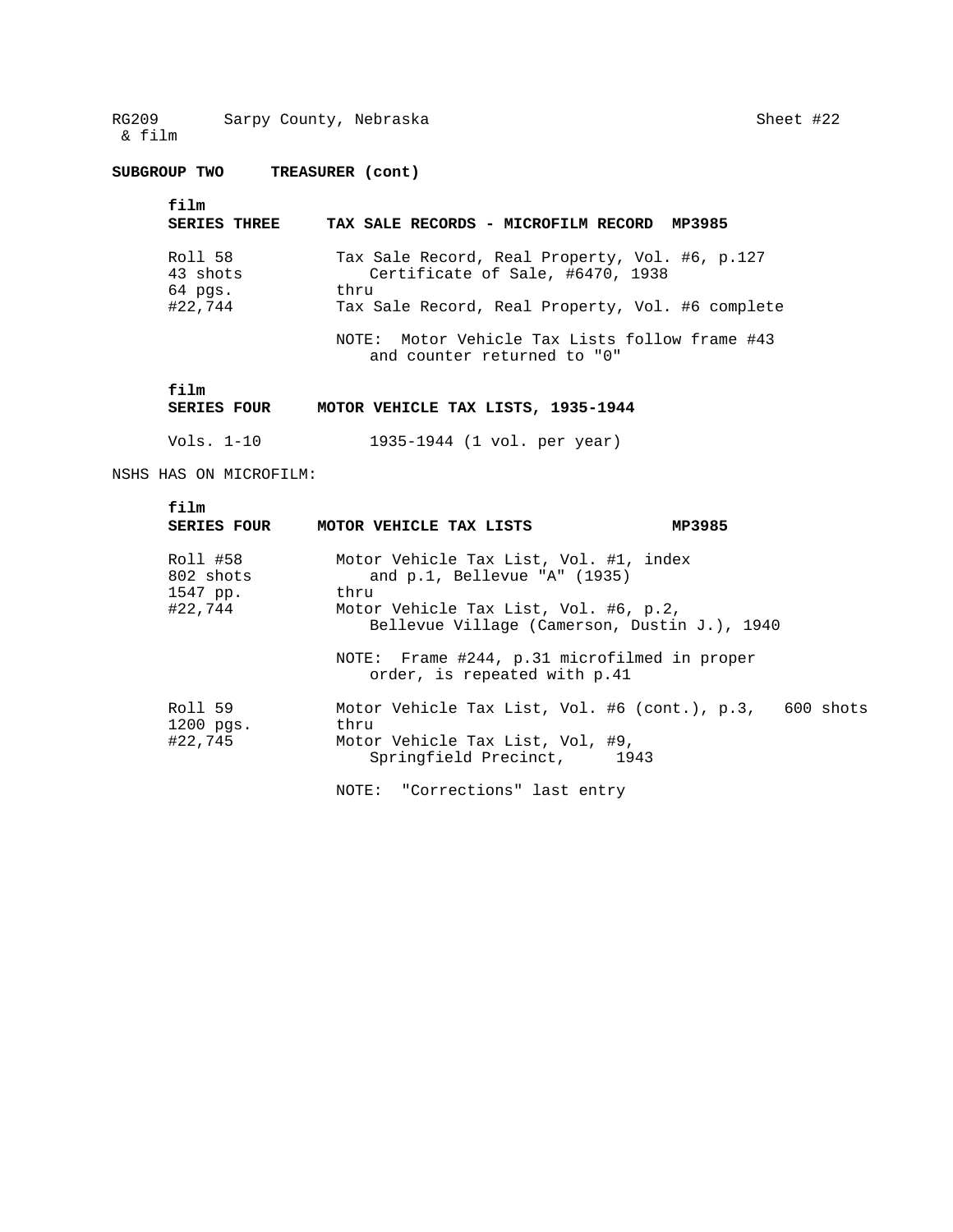**SUBGROUP TWO COUNTY TREASURER (cont)** 

| film<br><b>SERIES FOUR</b>                  | MOTOR VEHICLE TAX LISTS                                                                                                                                              | MP3985 |
|---------------------------------------------|----------------------------------------------------------------------------------------------------------------------------------------------------------------------|--------|
| Roll 60<br>162 shots<br>324 pgs.<br>#22,746 | Motor Vehicle Tax List, Vol. #10, p.1,<br>Bellevue Village (Aasen, G), 1944<br>thru<br>Motor Vehicle Tax List, Vol. #10,<br>Springfield Precinct (Zwiebel, C.), 1944 |        |

NOTE: "Corrections" last entry

| <b>SERIES FIVE</b> | MISCELLANEOUS VOLUMES, 1859-1967                             |
|--------------------|--------------------------------------------------------------|
| Vol. 1             | Register of Tax Receipts, 1859-1863                          |
| Vol. $2$           | Treasurer's Cash Book, 1871-1883 (for taxes<br>$1859 - 1877$ |
| Vol. 3             | School District Account Book, 1950-1951                      |
| Vol. 4             | School Land Ledger, 1869-1967                                |

## **SUBGROUP THREE COUNTY BOARD OF COMMISSIONERS, 1880-1883**

 **SERIES ONE COUNTY BOARD PROCEEDINGS, 1880-1883** 

- Vols. 1-2 1880-1883 (first draft by county clerk)
- **SUBGROUP FOUR COUNTY CLERK, 1857-1915** 
	- **film**

#### **SERIES ONE MARRIAGE RECORDS, 1857-1913**

NOTE: An index to Sarpy County Marriages, 1857-1896, can be found in the library reference room. NOTE: See index to Marriage Docket #6 for Vol. #7 Affidavits. Affidavits are filed chronologically with licenses and relate to pp.390-641 in Vol. #6. See Appendix "A" for cross index, Vols. 6 & 7

Description, SG4, S1, begins next page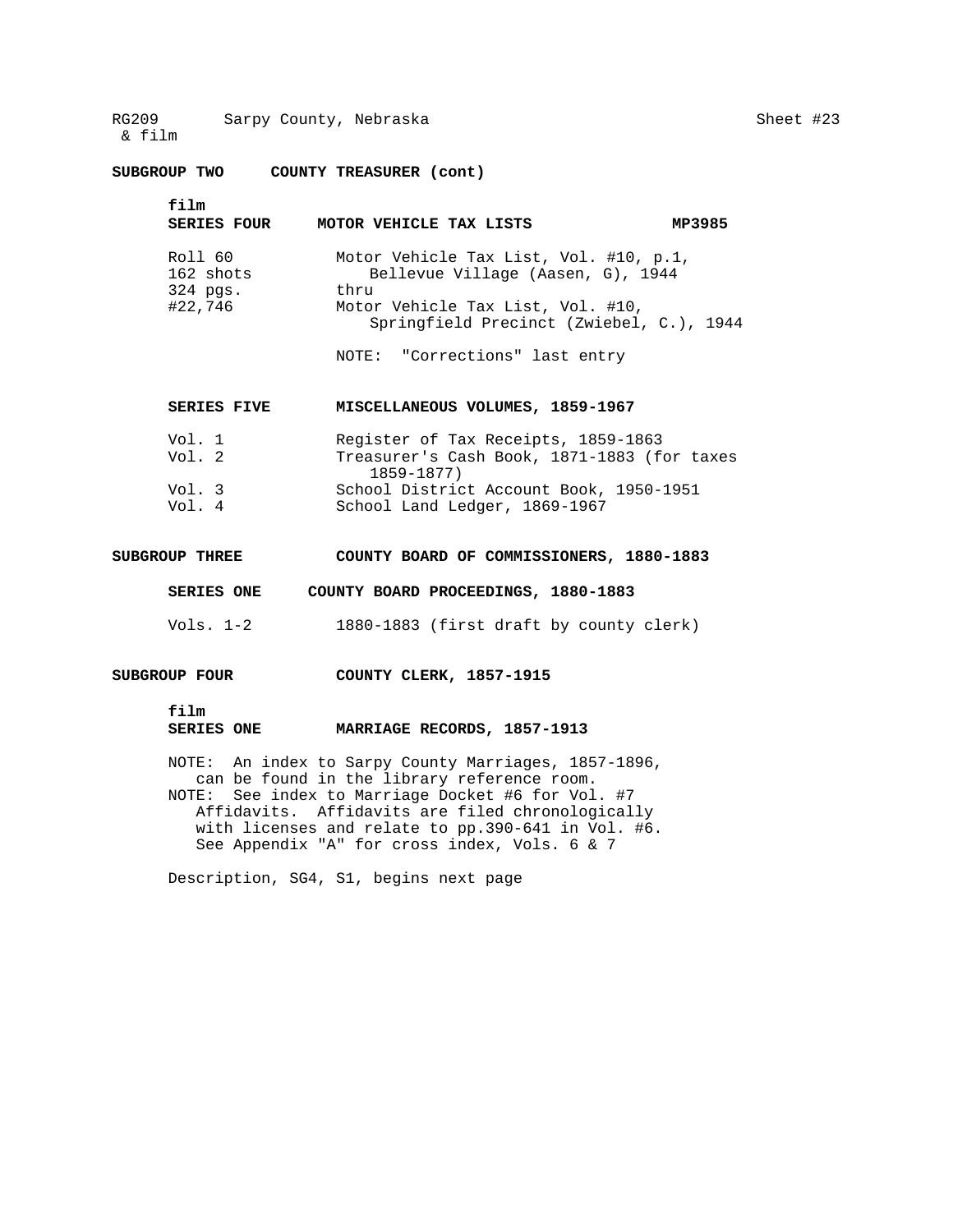| SUBGROUP FOUR             | COUNTY CLERK, 1857-1915                                                                                                                                                                                                                              |
|---------------------------|------------------------------------------------------------------------------------------------------------------------------------------------------------------------------------------------------------------------------------------------------|
| film<br><b>SERIES ONE</b> | MARRIAGE RECORDS, 1857-1913                                                                                                                                                                                                                          |
| Vol. #1                   | Marriage Docket, Vol. #1 (see Library Index)<br>p.1 (Davis-Hewitt), September 7, 1857<br>thru<br>p.127 (Simpkins-Woodhill), April 28, 1869                                                                                                           |
| Vol. #2                   | Marriage Docket, Vol. #2 (see Library Index)<br>p.1 (Grame-Mitchell), 7/16/1869)<br>thru<br>p.186 (Kenyon-Lexson), April 4, 1877                                                                                                                     |
| Vol. #3                   | Marriage Docket, Vol. #3 (indexed)<br>p.1 (Weiss-Schwenk), May 5, 1877<br>thru<br>p.418 (Fase-Bruns), February 22, 1888                                                                                                                              |
| Vol. #4                   | Marriage Docket, Vol. #4 (indexed)<br>p.1 (Burbank-Turley), February 21, 1888<br>thru<br>p.460 (Matthews-Bays), August 8, 1896                                                                                                                       |
| Vol. #5                   | Marriage Docket, Vol. #5 (indexed)<br>p.1 (Keirn-Rood), August 14, 1896<br>thru<br>p.633 (Glessmann-Mowrinkle), Sept. 27, 1905                                                                                                                       |
| Vol. #6                   | Marriage Docket, Vol. #6 (indexed)<br>p.1 (Chase-Anderson), Oct. 3, 1905<br>thru<br>p.641 (Crowe-Young), Sept. 2, 1911                                                                                                                               |
| Vol. #7                   | Affidavits for Marriage License (Index, Vol. #6)<br>#1 (1911), Anderson-Rickabaugh, May 4, 1911<br>thru<br>#52 (1911), Otten-Cain, January 2, 1912<br>#1 (1912), Madison-Lloyd, January 11, 1912<br>thru<br>#169 (1913), Wilcox-Queen, July 22, 1913 |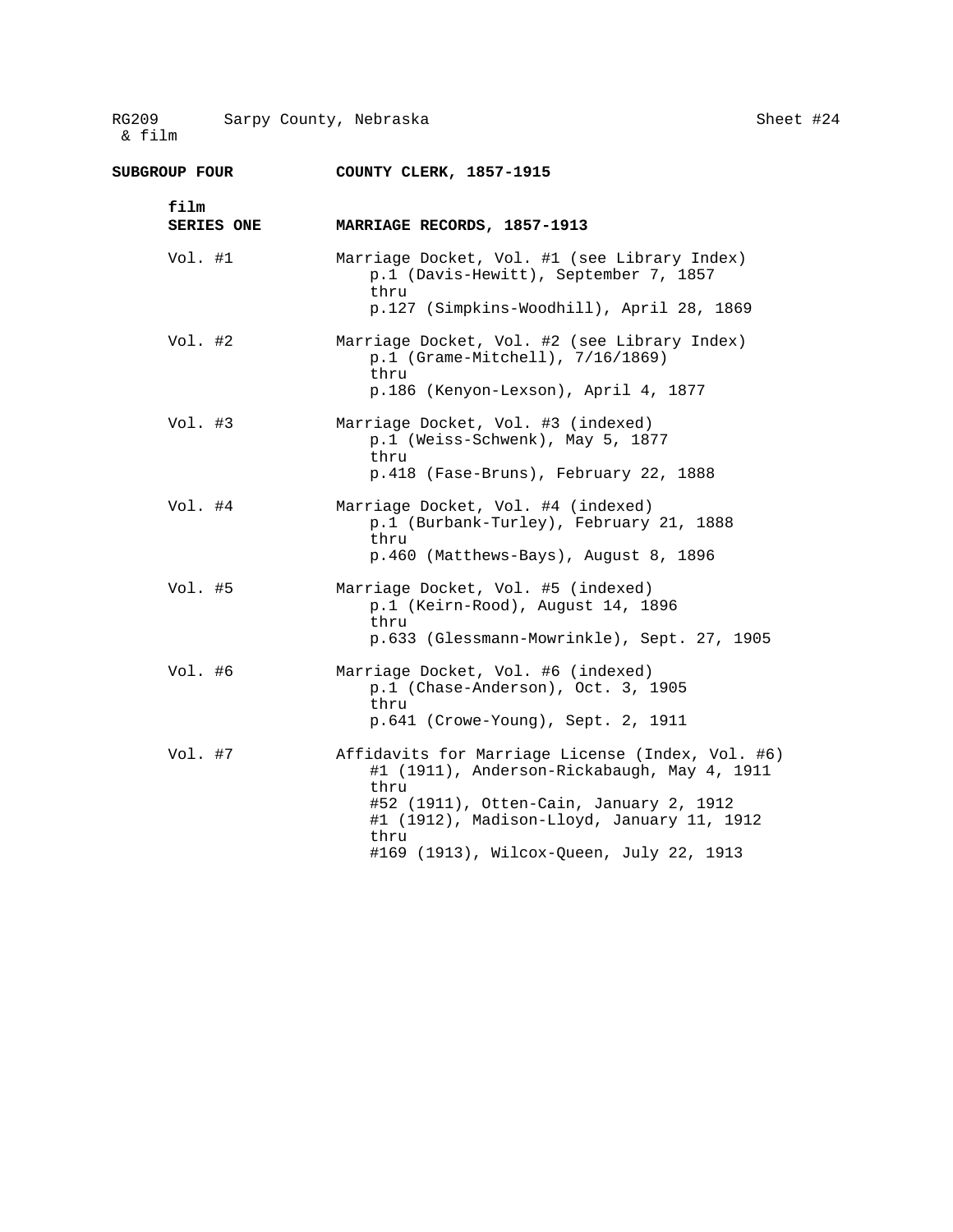| <b>SUBGROUP FOUR</b>                       | COUNTY CLERK (cont)                                                                                                                                                                        |
|--------------------------------------------|--------------------------------------------------------------------------------------------------------------------------------------------------------------------------------------------|
| film<br><b>SERIES ONE</b>                  | MARRIAGE RECORDS - MICROFILM RECORD<br>MP3914                                                                                                                                              |
| Reel 1<br>819 shots<br>1638 pp.<br>#21,861 | Marriage Docket, Vol. #1, p.1<br>Davis-Hewitt (September 1857)<br>thru<br>Marriage Docket, Vol.#5, p.291<br>Nicholson-Nelson (October 10, 1900)                                            |
|                                            | NOTE: See Library Index for vols. 1-2                                                                                                                                                      |
| Reel 2<br>667 shots<br>1334 pp.<br>#21,862 | Marriage Docket, Vol. #5, p.292<br>Jacobs-Hudec (October 19, 1900)<br>thru<br>Marriage Affidavits, Vol. #7 (1911-1913)<br>Wilcox-Queen, July 22, 1913                                      |
|                                            | NOTE: Vol.#6 ends, p.640 (Fletcher-Dohse),<br>October 13, 1913. Last p. 641<br>(Crowe-Young), September 2, 1911<br>NOTE: See note at start of Series One.<br>See Appendix "A" for vol. #7. |
| SERIES TWO                                 | ELECTION RECORDS, 1868-1869                                                                                                                                                                |
| Vol. 1<br>Vol. 2<br>Vol. 3                 | Voter Registration, Forest City pct, 1868<br>Voter Registration, Bellevue pct, 1869<br>Voter Registration, Fairview pct, n.d.                                                              |
| SERIES THREE                               | BONDS & OATHS, 1869-1904                                                                                                                                                                   |
| Vol. 1<br>Vol. 2                           | Register of Officials' Oaths, 1869<br>Directory of County Officials, 1873-1904                                                                                                             |
| SERIES FOUR                                | MEDICAL REGISTERS, 1878-1915                                                                                                                                                               |
| Vol. 1<br>Vol. 2                           | Dentist's Register, 1878-1879<br>Physicians' Register, 1891-1915                                                                                                                           |
| SERIES FIVE                                | BRAND AND ESTRAY RECORDS, 1879-1887                                                                                                                                                        |
| Vol. 1                                     | Brand Record, 1879-1887                                                                                                                                                                    |
| SERIES SIX                                 | MISCELLANEOUS, 1860-1889                                                                                                                                                                   |
| Vol. 1<br>Vol. 2                           | Record of Mortgaged property, 1887-1889<br>Sarpy County census (xeroxed & bound), 1876<br>(located in the microfilm reference room)                                                        |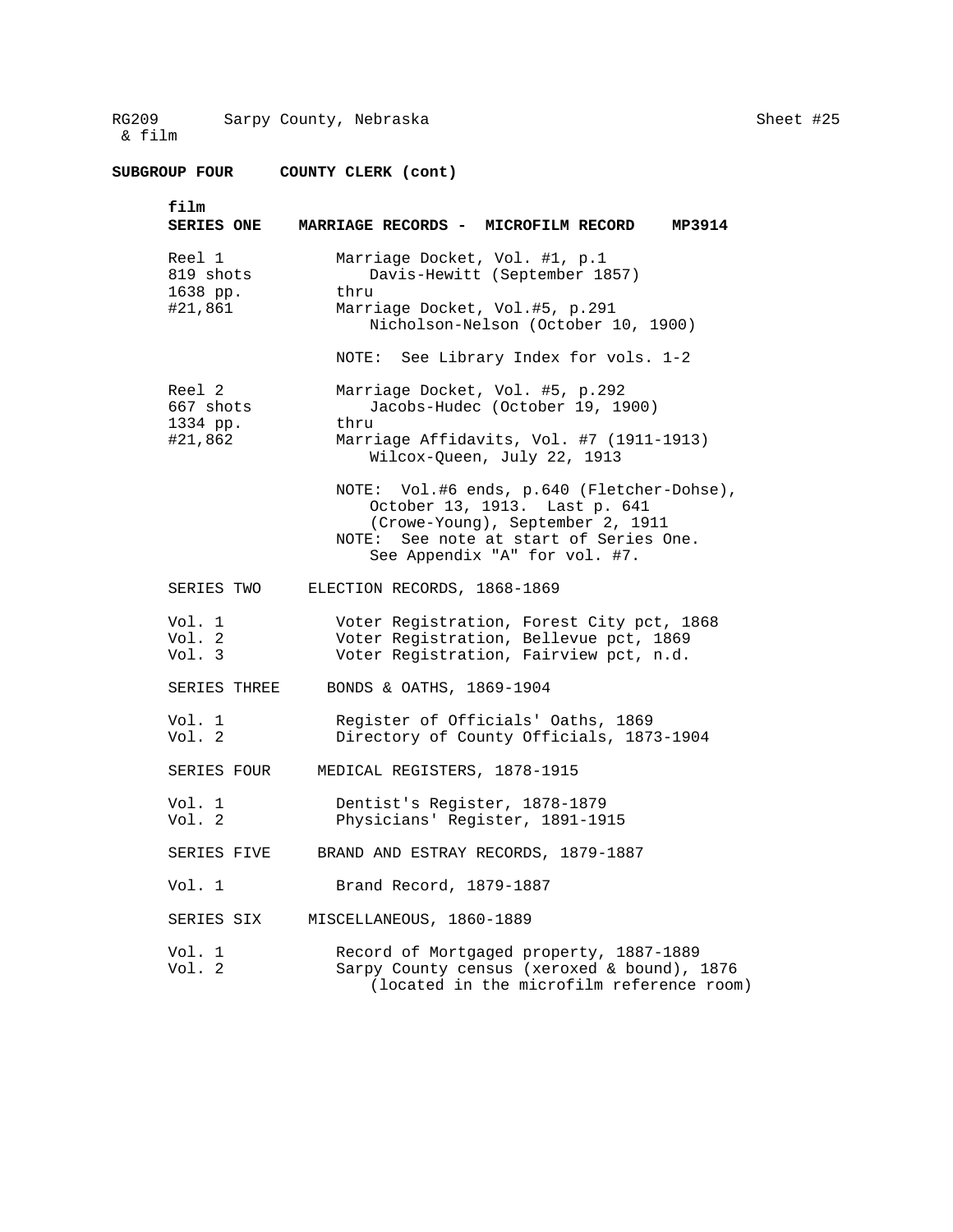SUBGROUP FOUR COUNTY CLERK (cont)

SERIES SIX MISCELLANEOUS (cont)

Vol. 3 Clerk's Cash Book, 1860-1876

SUBGROUP FIVE REGISTER OF DEEDS

The State Archives holds no records for the office of Sarpy County Register of Deeds

SUBGROUP SIX COUNTY COURT, 1871-1887

| SERIES ONE       | JUSTICE OF THE PEACE DOCKETS, 1871-1887                |  |
|------------------|--------------------------------------------------------|--|
| Vol. 1<br>Vol. 2 | Justice Docket, 1874-1885<br>Justice Docket, 1871-1887 |  |

SUBGROUP SEVEN DISTRICT COURT, 1857-1929

| film<br>SERIES ONE | NATURALIZATION RECORDS, 1857-1929                                                                                                                                                  |
|--------------------|------------------------------------------------------------------------------------------------------------------------------------------------------------------------------------|
| Vol. 1             | Declarations of Intention, Vol. #1<br>July 3, 1857 - Dec. 23, 1903                                                                                                                 |
| Vol. 2             | Declarations of Intention, Vol. #2<br>May 7, 1904 - September 26, 1906                                                                                                             |
| Vol. $3$           | Declarations of Intention, Vol. #3<br>$\#1$ (10/31/1906) - $\#100$ (11/26/1915)                                                                                                    |
| Vol. 4             | Naturalization Record, Vol. 1<br>(targeted Oaths of Allegiance on film)<br>Final Papers, $9/19/1877 - 10/15/1902$                                                                  |
|                    | NOTE: For Final Papers, 1902-1904, see Journal<br>K of the District Court. This volume begins<br>with index to naturalizations in Dist. Court<br>Journals A & C.                   |
| Vol.5              | Naturalization Record, Vol. #1A (1905-1906)<br>(see listing at film record. Contains<br>declarations & final papers for naturalizations<br>from Journals J & K of the Dist. Court. |
| Vol.6              | Naturalization Record, Vol. 1B (1904-1906)<br>Oaths of Allegiance only (see loose documents<br>and court journals for declarations and final                                       |

papers.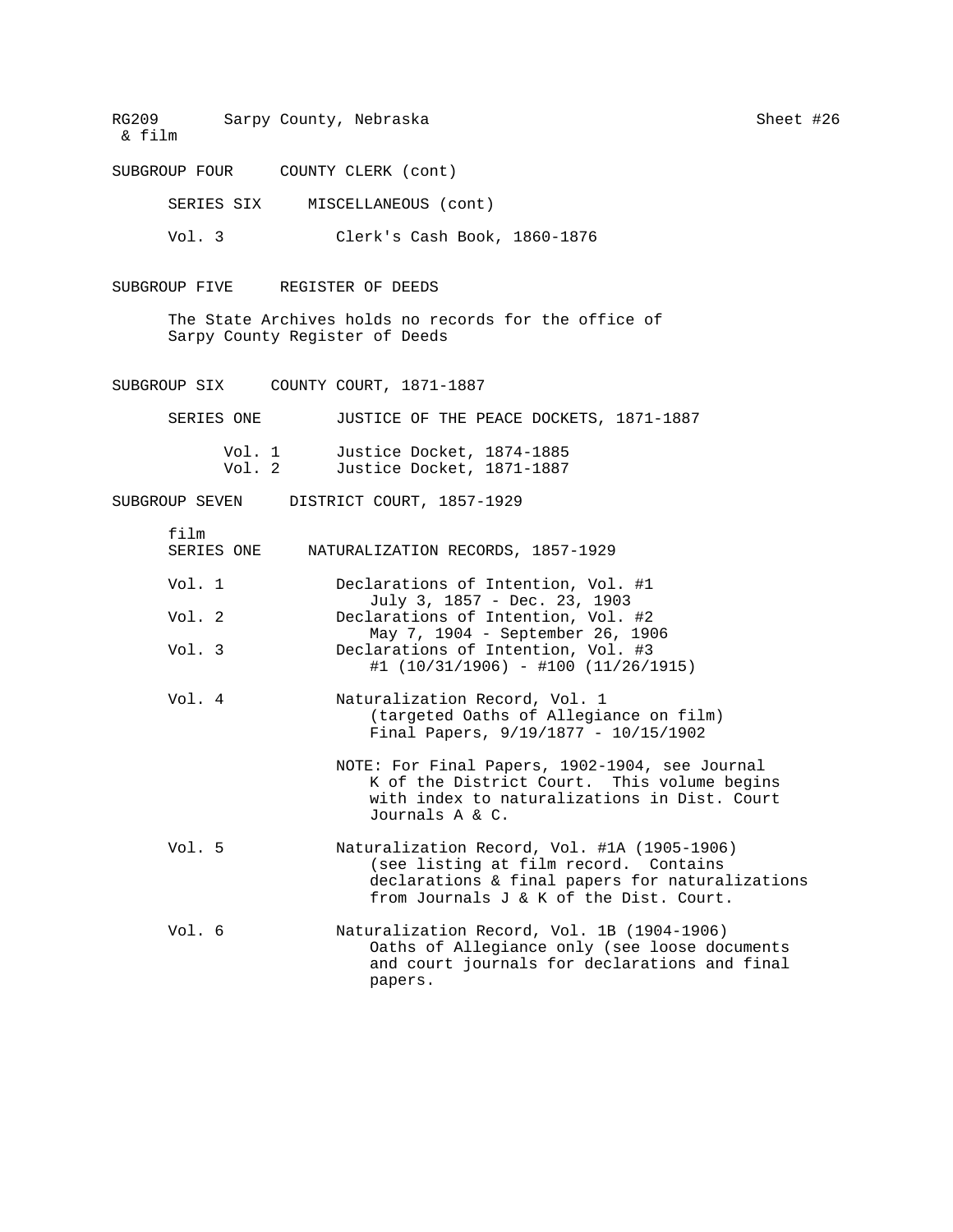| RG209 NG<br>& film | Sarpy County, Nebraska                                                                                                        | Sheet #27 |  |
|--------------------|-------------------------------------------------------------------------------------------------------------------------------|-----------|--|
|                    | SUBGROUP SEVEN DISTRICT COURT (cont)                                                                                          |           |  |
| film<br>SERIES ONE | NATURALIZATION RECORDS (cont)                                                                                                 |           |  |
| Vol. 7             | Petition & Record, Vol. #1 - MISSING<br>$#1$ (1906) - #50 (1913)                                                              |           |  |
| Vol. 8             | Petition & Record, Vol. #2<br>$#51 (9/23/1913) - #150 (1/26/1920)$                                                            |           |  |
| Vol. 9             | Petition & Record, Vol. #3<br>$\#151$ (2/13/1920) - $\#250$ (1/11/1926)                                                       |           |  |
| Vol. 10            | Petition & Record, Vol. #4<br>$\#251$ (1/29/1926) - $\#291$ (5/27/1929)                                                       |           |  |
| Vol. 11            | Certificates of Naturalization, 1914-1915<br>U. S. Dept. of Labor V.14187<br>$\#444801$ (2/2/1914) - $\#444850$ (2/9/1915)    |           |  |
| Vol. 23            | Certificates of Naturalization, 1914-1921<br>U. S. Dept. of Labor V.16130<br>$\#508451$ (9/15/1914) - #508500 (4/18/1921)     |           |  |
| Vol. 24            | Certificates of Naturalization, 1921-1922<br>U. S. Dept. of Labor<br>$\#1548701$ (4/18/1921) - $\#1548750$ (6/12/1922)        |           |  |
| Vol. 25            | Certificates of Naturalization, 1922-1925<br>U. S. Dept of Labor V.42696<br>$\#1765626$ (6/12/1922) - $\#1765650$ (4/16/1925) |           |  |
| Vol. 26            | Certificates of Naturalization, 1925-1928<br>U. S. Dept of Labor V.50700<br>#2128851 (4/16/1925) - #2128875 (3/15/1928)       |           |  |

NSHS HAS ON MICROFILM:

film

| SERIES ONE | NATURALIZATIONS - MICROFILM RECORD                     |  |  | MP4218 |
|------------|--------------------------------------------------------|--|--|--------|
|            |                                                        |  |  |        |
|            | NOTE: Microfilmed at the Historical Society in 1995 by |  |  |        |
|            | the Genealogical Society of Utah. Microfilmed under    |  |  |        |
|            | the wrong Microfilm Project Number. Operator's         |  |  |        |
|            | certificate states Project #4219 for Marriages. The    |  |  |        |

Microfilm Inventory Roll #1, begins on next page

number should be MP4218 for Naturalizations.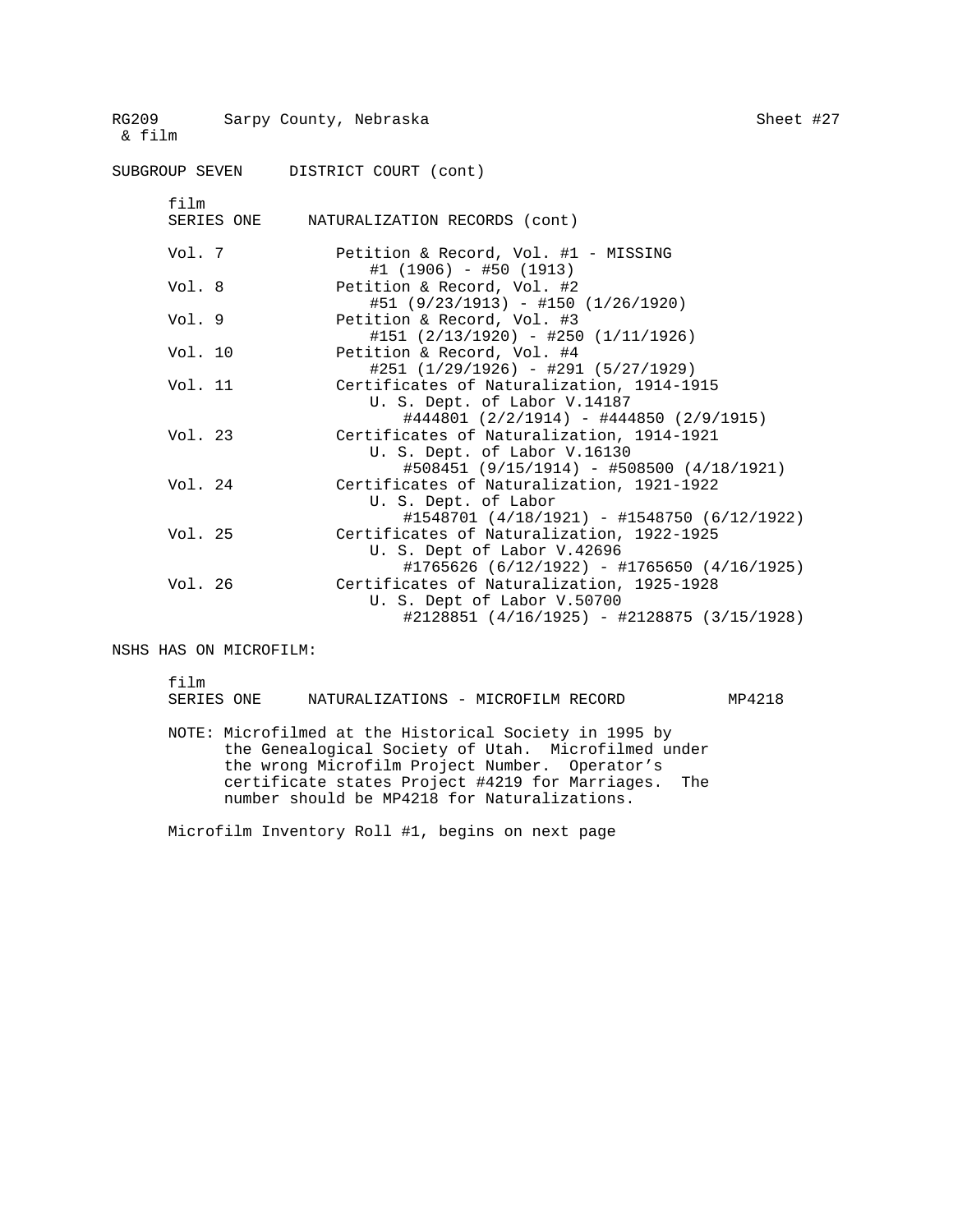RG209 Sarpy County, Nebraska & film Sheet #28 SUBGROUP SEVEN DISTRICT COURT (cont) film<br>SERIES ONE NATURALIZATIONS - MICROFILM RECORD MP4218 Roll #1 Item #1, Declarations of Intention, Vol. #1 955 expos. Index, A-Z, and 1527 pp. (1) p.1 - July 3, 1857 GSU Project thru #27,043 Item #7, Petition & Record, Vol. #2 p.100 (#150), January 26, 1920 CORRECTION: Microfilm Project form at start of reel in error. Should be form for MP4218 ITEM #3, microfilmed as follows (frame numbers in parentheses): BACK, Heinrich (273) - Declaration (Calif), 1889 Final Papers, Journal K-208 (1906) BESTMANN, Henry (277)- Declaration (Douglas Co.), 1903 Final Papers, Journal K-210 (1906) BESTMANN, Hans (280)- Declaration (Sarpy Co.), 1899 Final Papers, Journal K-212 (1906) BEYER, Otto (283)- Final Papers, Journal K-215 (1906) BOCK, August (285)- Declaration (Sarpy Co.), 1879 Final Papers, Journal K (1906) BOCK, Claus (287)- Declaration (Sarpy Co.), 1901 Final Papers, Journal K-208 (1906) BOHAK, Frank (290) - Declaration (Douglas Co.), 1900 Final Papers, Journal K-211 (1906) BOLLING, August (293) - Declaration (Sarpy Co.), 1887 Final Papers, Journal K-199 (1906) BUCHMANN, Johan (John) (299) - Declaration (Sarpy) 1890 Final Papers, Journal K-168 (1906) BUSEKIST, Charles (302) - Declaration (Sarpy Co.), 1896 Final Papers, Journal K-165 (1906) BURSEKIRST, William (306) - Declaration (Douglas), 1890 Final Papers, Vol. K (1906) BREY, William (308) - Declaration (Douglas Co.), 1890 Final Papers, Journal K-193 (1906) CERNY, Frank (311) - Final Papers, Journal K-189 (1906) DURKOF, John (313) - Final Papers, Journal K-170 (1906) DVORAK, Joseph (315) - Declaration (Sarpy Co.), 1900 Josef, Final Papers Journal K-187 (1906) EHLERS, Charles Frederick August (318) - Final Papers, Journal K-193 (1906) EHLERS, John D. (320) - Final Papers, Journal K-85 (1906) EHLERS, Peter Henry (322) - Declaration (Sarpy Co.), 1901 Final Papers, Journal K-207 (1906) EICHNER, William J (325) - Final Papers, Journal K-163 (1906)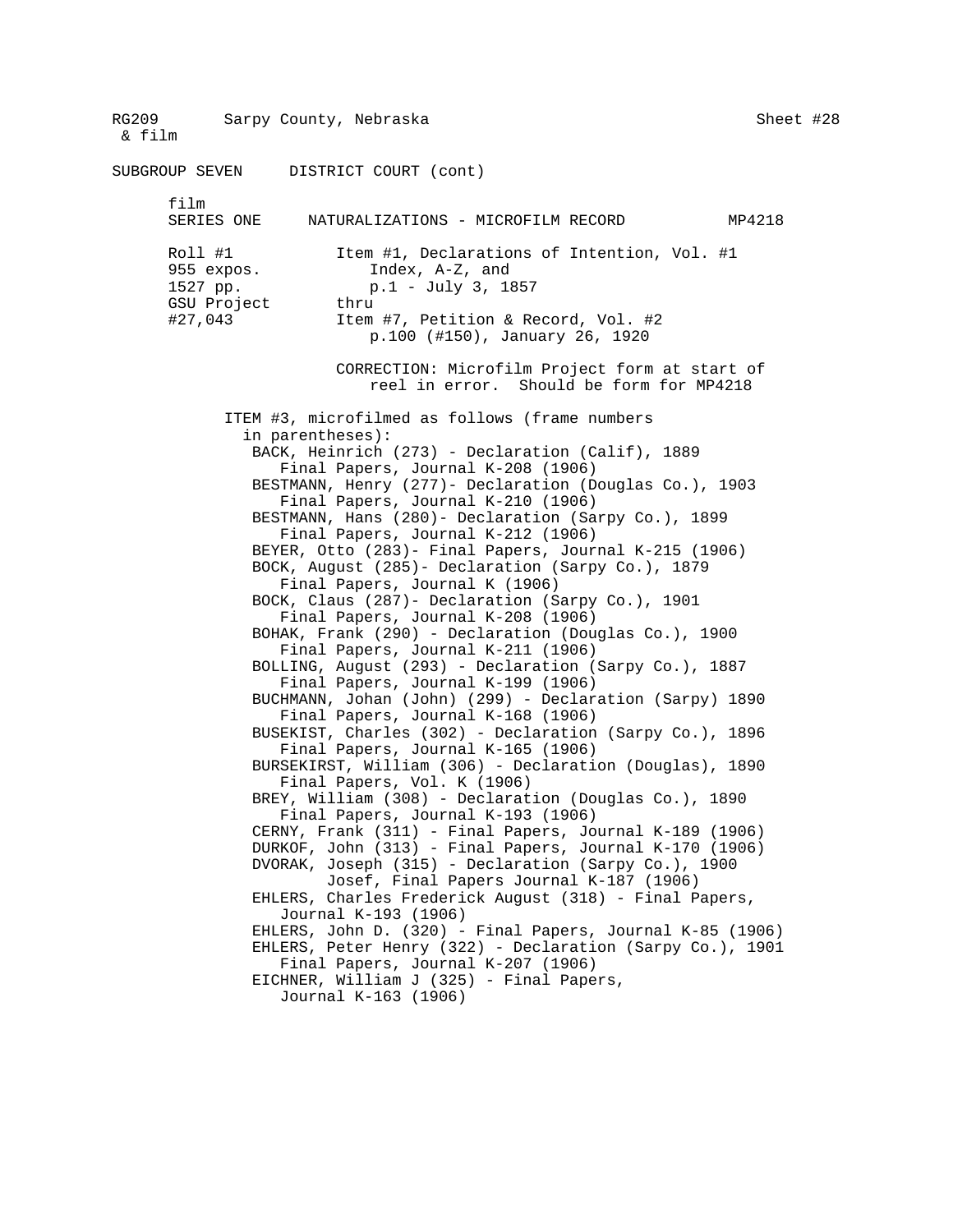RG209 Sarpy County, Nebraska & film Sheet #29 SUBGROUP SEVEN DISTRICT COURT (cont) film SERIES ONE NATURALIZATIONS-MICROFILM RECORD MP4218 Roll #1 ITEM #3, Order of Filming (cont) NOTE: Frame numbers follow name in parentheses: FOGERTON, William (327) - Declaration (Saunders Co.) 1906 Final Papers, Journal K-99 (1906) FRANZEN, Nicolai Diedrick (331)-Declaration (Colfax Co.) 1903; Final Papers, Journal K-172 (1906) FURST, Johan (334) - Declaration (Sarpy Co.), 1903 Final Papers, Journal K-205 (1906) GAPSCH, G. Albert (337) - Declaration (Sarpy Co.), 1903 Final Papers, Journal K-211 (1906) GLASSHOF, Peter (340) - Declaration (Sarpy Co.), 1892 GLASSHOFF, Peter - Final Papers, Journal K-195 (1906) GLESMAN, Henry (343) - Final Papers, Journal K-207 (1906) GLESMAN, John (345) - Final Papers, Journal K-206 (1906) GOSCH, Hans J. (347) - Final Papers, Journal K-214 (1906) GOSCH, John (349) - Declaration (Sarpy Co.),. 1890 Final Papers, Journal K-210 (1906) GRANT, Michael (352) - Final Papers, Journal K-160 (1906) GRELL, Henry (354) - Declaration (Sarpy Co.), 1889 Final Papers, Journal K-196 (1906) GROVES, John B (357) - Declaration (Sarpy Co.), 1894 Final Papers, Journal K-161 (1906) GRUKLKE, Ludwig (361) - Declaration (Douglas Co.), 1890 Final Papers, Journal K-209 (1906) GRUNWAHLT, George (365) - Declaration (Sarpy Co.), 1900 GRUNWALD, George-Final Papers, Journal K-209 & 210 (1906) HANSEN, Hans (368) - Declaration (Douglas Co.), 1900 Final Papers, Journal K-173 (1906) HANSEN, Lars P. (371) - Homestead papers (Colorado), 1906 Final Papers, Journal K-201 (1906) HANSEN, Peter (375), Final Papers, Journal J-104 (3/23/1905) HAVLIK, Peter (377), Final Papers, Journal K-168 (1906) HAYHOW, Thomas Garfield (379) - Final Papers, Journal K p.194 (1906) HEINEN, George (381) - Declaration (Douglas Co.), 1891 Final Papers, Journal K-213 (1906) HEINS, Henry (384) - Declaration (Sarpy Co.), 1896 Final Papers, Journal J-616 (11/15/1904) HEISE, Franz (387) - Declaration (Douglas Co.), 1888 Final Papers, Journal K-166 (1906)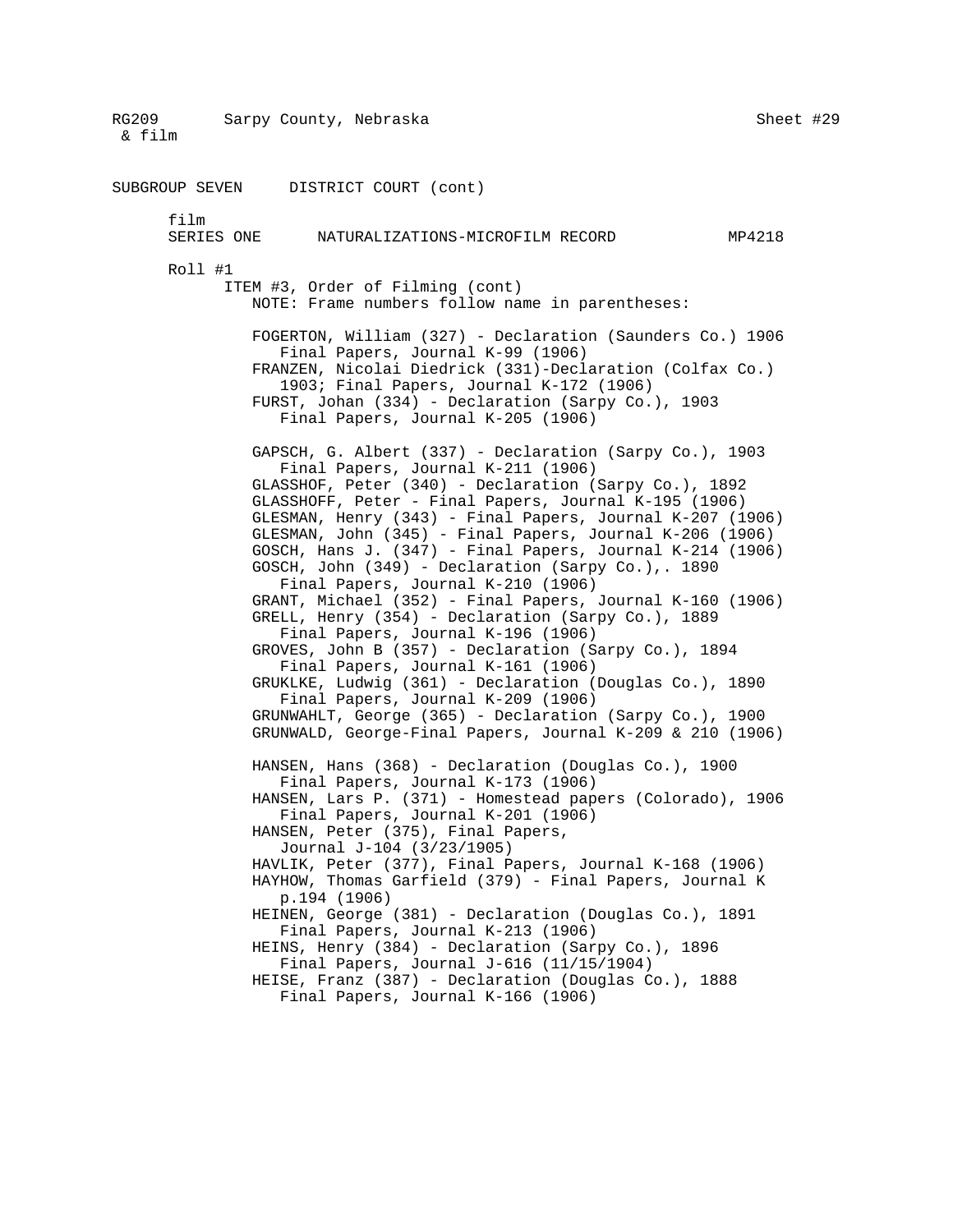RG209 Sarpy County, Nebraska & film Sheet #30 SUBGROUP SEVEN DISTRICT COURT (cont) film<br>SERIES ONE NATURALIZATIONS - MICROFILM RECORD MP4218 Roll #1 Item #3 - Filming Order (cont) NOTE: Frame numbers follow names in parentheses: HELLWIG (ZELLWIG), Wilhelm (390) - Declaration (Douglas County, Dakota Territory, 1883; Final Papers, Journal K-166 (1906) HODEGEK, Dominik (394) - Declaration (Douglas Co.), 1891 Final Papers, Journal K-202 (1906) HRABIK, Cenek (397) - Final Papers, Journal K-188&189 (1906) JEPPERSEN, Jeppe (399) - Final Papers, Journal K-94 (3/14/1905) JOHANSEN, Albert (401) - Declaration (Holt Co.), 1892 Final Papers, Journal K-198 (1906) JOHNSON, Ben F. (404) - Final Papers, Journal K-200 (1906) JOHNSON, Lewis (406) - Final Papers, Journal J-76 (3/8/1905) KAPECKY, Josef (408) - Declaration (Colfax Co.), 1889 Final Papers, Journal K-183 (1906) KAPPING, Fritz (411) - Declaration (Sarpy Co.), 1881 Final Papers, Journal K-189 (1906) KIECK, William M (414) - Final Papers, Journal J-75 (3/8/1905) KJAIGAARD, A. Christ (416) - Declaration (Douglas) 1896 Final Papers, Journal K-196 (1906) KNAPP, George (419) - Declaration (Sarpy Co.), 1887 Final Papers, Journal K-199 (1906) KOCH, Theodore Carl (422) - Declaration (Sarpy Co.), 1885 KOCH, Theodor Cherl - Final Papers, Journal K-183 (1906) KRAMBECK, Carl (425) - Final Papers, Journal K-214 (1906) KRAMBECK, Henry  $F(427)$  - Final Papers, Journal K-215 (1906) KROGMANN, William C (429) - Declaration (Sarpy Co.), 1894 Final Papers, Journal K-202 (1906) KRUNTORAD, Jo (432) - Declaration (Douglas Co.), 1896 KRUNTORAD, Josef - Final Papers, Journal K-186 (1906) KUNKEL, Benno (435) - Declaration (Douglas Co.), 1882 Final Papers, Journal K-86 (1906) LEHNER, Christ (439) - Final Papers, Journal K-28 (10/25/1905) LORENCE, Frank (441) - Final Papers, Journal K-186 (1906)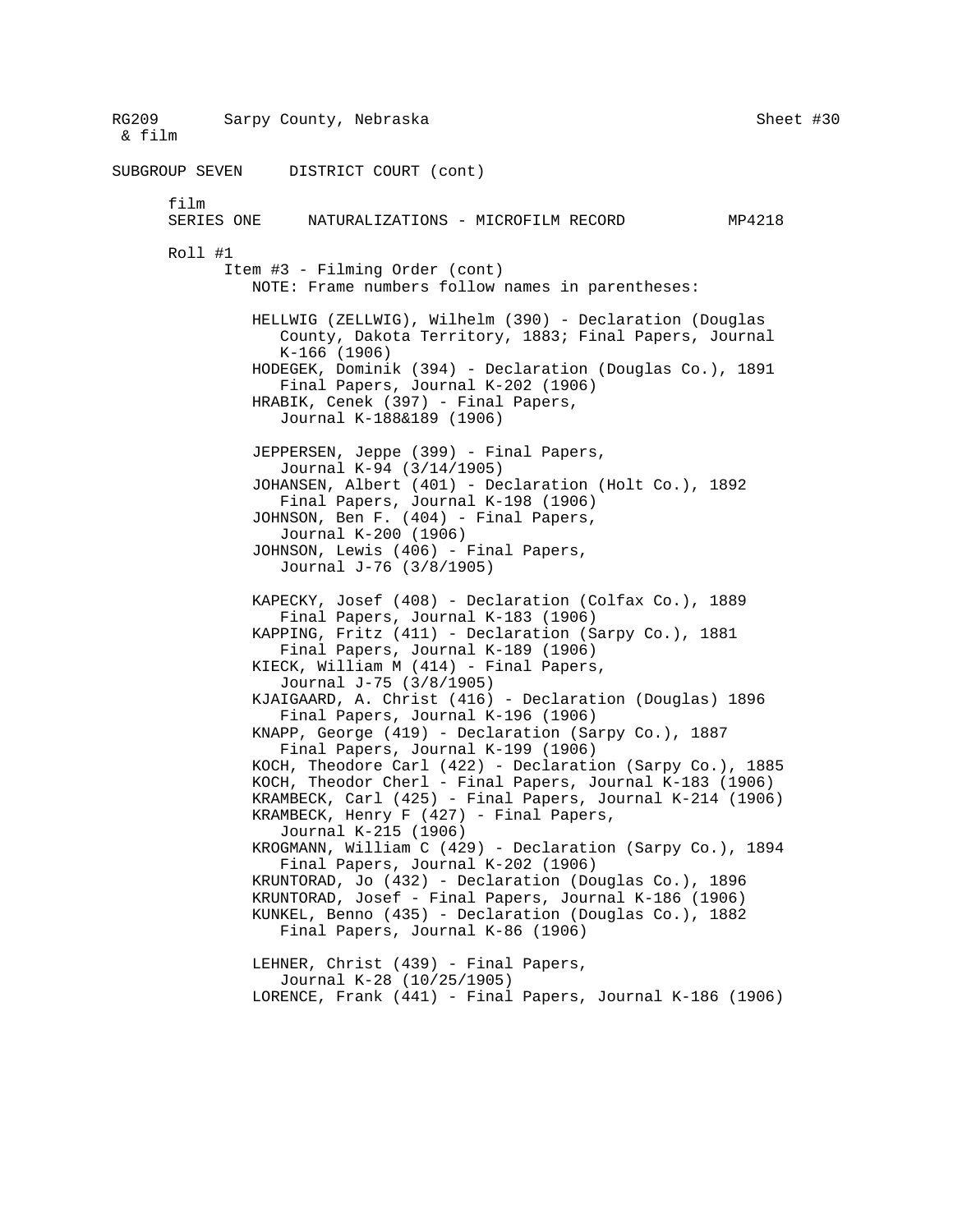RG209 Sarpy County, Nebraska & film Sheet #31 SUBGROUP SEVEN DISTRICT COURT (cont) film<br>SERIES ONE NATURALIZATIONS - MICROFILM RECORD MP4218 Roll #1 Item #3 - Filming Order (cont) NOTE: Frame numbers follow names in parentheses: LORENZEN, Frederick (443) - Declaration (Douglas), 1890 Final Papers, Journal K-185 (1906) LUDWIG, August (447) - Declaration (Douglas Co.), 1896 Final Papers, Journal K-173 (1906) MOODING, Gus (450) - Declaration (Sarpy Co.), 1883 Final Papers, Journal K (1906) MOHR, Adolf (452) - Declaration (Sarpy Co.), 1895 Final Papers, Journal K-209 (1906) OTTEN, Gerd (455) - Declaration (Douglas Co.), 1898 Final Papers, Journal K-212 (1906) PINNOW, John (458) - Final Papers, Journal K-197 (1906) ROHWER, John (460) - Final Papers, Journal K-194 (1906) RAPP, Fritz (462) - Declaration (Sarpy Co.), 1897 Final Papers, Journal K-28 (10/25/1905) SASS, John (465) - Declaration (Sarpy Co.), 1896 Final Papers, Journal K-201 (1906) SCHMELING, Albert (468) - Final Papers, Vol. K (1906) SCHMIDT, Marcus (469) - Declaration (Sarpy Co.), 1895 Final Papers, Journal K-187 (1906) SCHMITZ, Bertram (472) - Declaration (Douglas Co.), 1887 Final Papers, Journal K-182 (1906) SCHNEIDER, Fred (475) - Final Papers, Journal K-197 (1906) SCHNELL, William C.L.W.F. (477) - Final Papers Journal K-169 (1906) SCHUEMANN, Henry (479) - Declaration (Sarpy Co.), 1890 Final Papers, Journal K-169 (1906) SELK, Fred (482) - Final Papers, Journal K-203 (1906) SCHUMANN, Edward S (484) - Final Papers, Journal K-171 (1906) SVENSON, Erik (486) - Declaration (Holt Co.), 1890 Final Papers, Journal K-200 (1906) TIMM, Peter (489) - Declaration (Minnesota), 1882 Final Papers, Journal K-185 (1906) TIMMERMAN, John (493) - Declaration (Sarpy Co.), 1902 Final Papers, Journal K-206 (1906) TREIKEL, Christ (496) - Declaration (Douglas Co.), 1906 Final Papers, Journal K-203 & 204 (1906)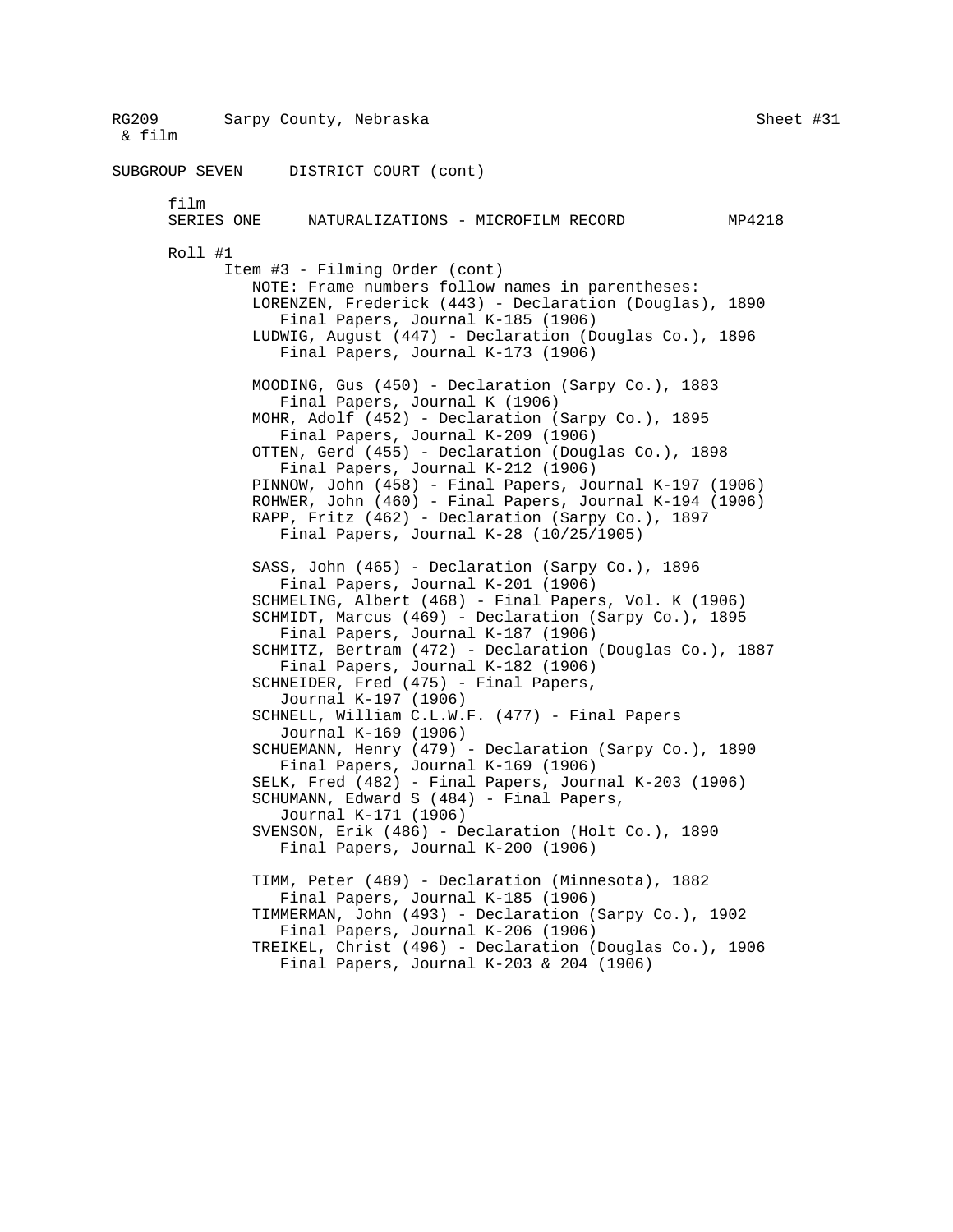RG209 Sarpy County, Nebraska & film Sheet #32 SUBGROUP SEVEN DISTRICT COURT (cont) film<br>SERIES ONE NATURALIZATIONS - MICROFILM RECORD MP4218 Roll #1 Item #3 - Filming Order (cont) NOTE: Frame numbers follow names in parentheses: VACEK, John (499) - Declaration (Douglas Co.), 1890 Final Papers, Journal K-167 (1906) VLACH, John (502) - Declaration (Colfax Co.), 1889 Final Papers, Journal K-161 (1906) VOKSA, see WOKSA WARD, Owen (506) - Final Papers, Journal K-204 & 205 (1906) WEIDENSCHILLING, John (508) - Declaration (Douglas), 1890 Final Papers, Journal K-205 (1906) WESTPHALEN, J. Henry (512) - Final Papers, K-213 (1906) WIESNER, Joseph (514) - Declaration (Douglas Co.), 1890 Final Papers, Journal K-195 (1906) WILDHAGEN, Christ (517) - Declaration (Sarpy Co.), 1903 Final Papers, Journal K-170 (1906) WINTER, John (520)- Declaration (Douglas Co.), 1890 Final Papers, Journal K-167 (1906) WOKSA, Josef (523), Declaration (Douglas Co.), 1890 Final Papers, Journal K-167 (1906) NOTE: Item #5, Final Papers is targeted Oaths of Allegiance in error. Starts with index to Court Journals A & C (incomplete) NOTE: Item #6 (targeted Nat. Record V.1-B), is Naturalization Record, Vol. #1 on spine. This volume contains Oaths of Allegiance only. See loose documents or District Court Journals for naturalization papers. NOTE: Petition & Record, Vol. #1 (1906-1913) is missing Roll #2 Item #1 - Petition & Record, Vol. #2 cont. 753 expos. Loose papers, end of volume: GSU Project AXEL, Geo. Krammer (#140), 1919 #27,044 thru Item #8 - Certificates of Naturalization Vol. #5, #2128875 (March 15, 1928) NOTES, Roll #2 on next page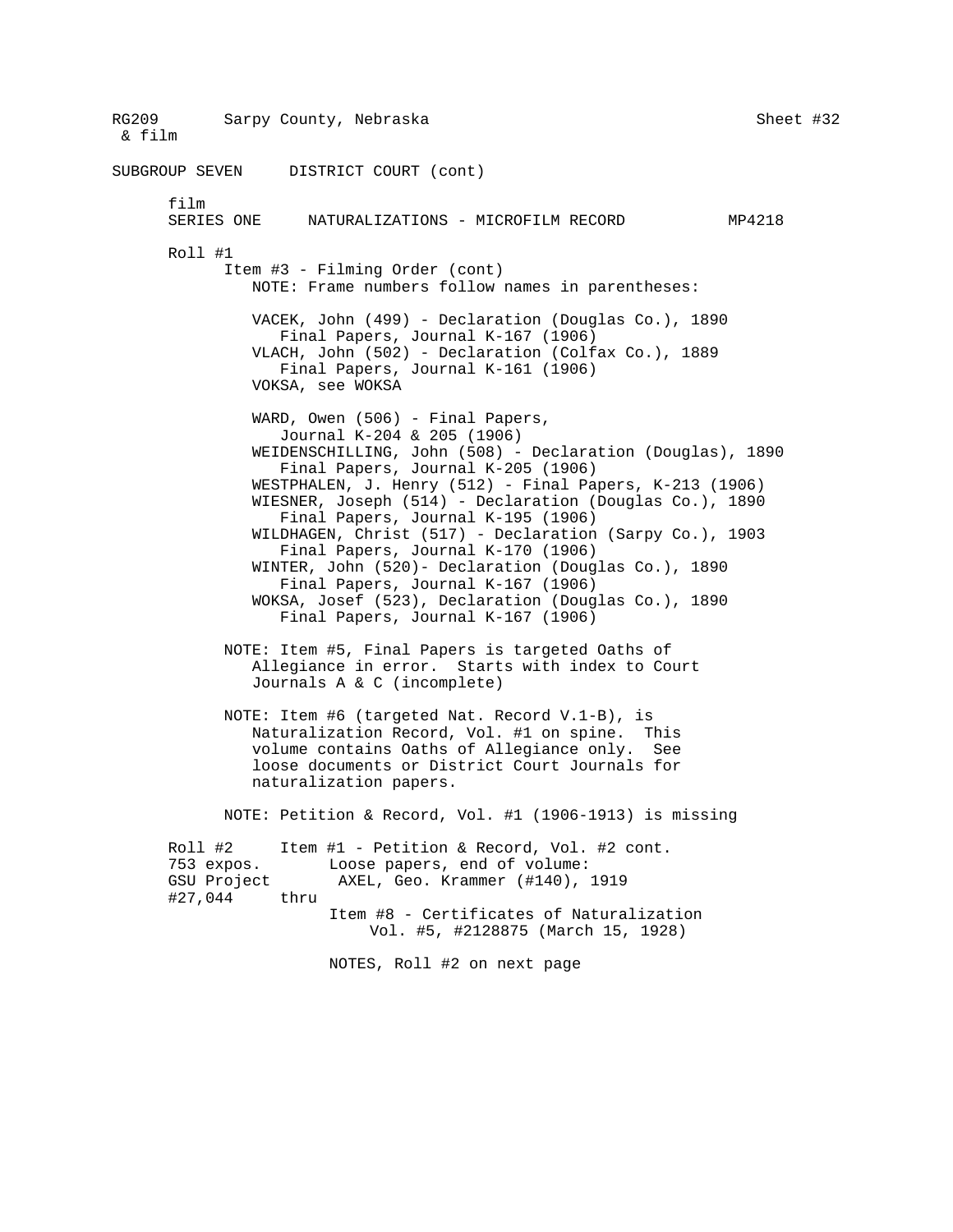RG209 Sarpy County, Nebraska & film Sheet #33 SUBGROUP SEVEN DISTRICT COURT (cont) film<br>SERIES ONE NATURALIZATIONS - MICROFILM RECORD MP4218 Roll #2, notes (cont): NOTE: Vol. #2, loose papers, end of vol (frame numbers are in parentheses): NOTE: Project form at start of reel in error, should be project form for Naturalizations, MP4218 NOTE: Item #1, Loose Papers, end of volume (frame numbers in parentheses: AXEL, George Krammer (08), 1919 Petition #140, V.2, p.90 - Deposition (cont. on next page) HAUSMANN, John M. P. (16), 1917 Petition #120, V.2, p.7 HANSEN, Hans Christian (22), 1916 Petition #104, V.2, p.54 SCHRAM, George (28), 1918 Petition #106, V.2, p.56 - Dismissal GENERAL CORRESPONDENCE begins frame #40 LOHDAMM, Wilhelm P. F. (44), 1918 Petition #138, V.2, p.88 - Notice KAUSS, Martin (54), 1918 Petition #126, V.2, p.76 - Corres. JENSEN, Niels (57), 1919 LUNDGAARD, Olaf Nielsen (60), 1919 PAULSEN, Peter Marinius Jensen (61) Preliminary Petition, May 25, 1929 SIMONSEN, Jens Ingwer (66), 1919 Petition #147, V.2, p.97 - Corres. RASMUSSEN, Jorgen Kristian (67-68), 1920 Petition #220, V.3, p.70 (1922) - Corres. HOAGLAND, Carl Herbert (70), 1919 Petition #127, V.2, p.77 (1918) - Corres. NOTE: Certificates of Naturalization should have been separated from binding before microfilming. Some information may be blocked by tight binding. Original Record is at Sarpy County Historical Society. SERIES TWO GENERAL INDEX AND CALENDARS

This record remains at the county courthouse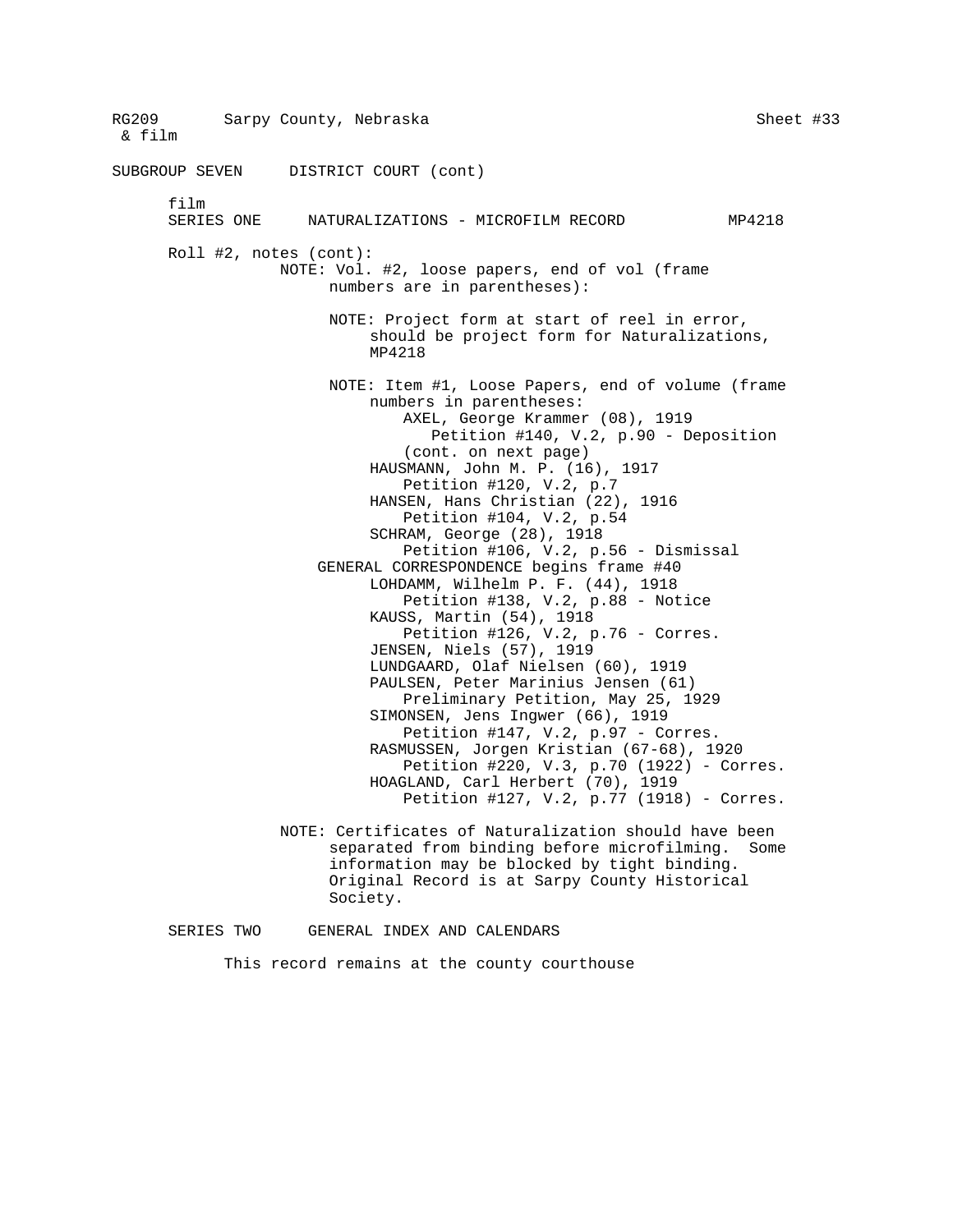SUBGROUP SEVEN DISTRICT COURT (cont)

SERIES THREE APPEARANCE DOCKETS

This record remains at the county courthouse

SERIES FOUR COMPLETE RECORD, 1866-1893

V.1 Complete Record in Chancery, Vol. B, 1866-1893

SERIES FIVE DAILY JOURNAL

This record remains at the county courthouse

SERIES SIX JUDGEMENT AND EXECUTION DOCKETS

These records remain at the county courthouse

SERIES SEVEN CASE FILES (CIVIL AND CRIMINAL)

The Archives holds no case files for Sarpy County

SERIES EIGHT BILLS OF EXCEPTION AND DEPOSITIONS, 1949-1983

B.01-62 (not inventoried)

SERIES NINE STATE TAX SUIT

This record remains at the county courthouse

SERIES TEN MENTAL HEALTH RECORDS, 1897-1950

NOTE: These records are restricted from public use per sections 71-2047/2048, 79-0157, and 83-1068 of Nebraska Revised Statutes.

B.1-2 Mental Health Case Files, 1892-1950

SERIES ELEVEN MISCELLANEOUS RECORDS, 1890-1934

B.1 Court orders, annual reports and miscellaneous filings, 1890-1934

SUBGROUP EIGHT SUPERINTENDENT OF SCHOOLS

- SERIES ONE SCHOOL CENSUS, 1892
	- B.1 School Census of Sarpy County, 1892 (xerox copy)